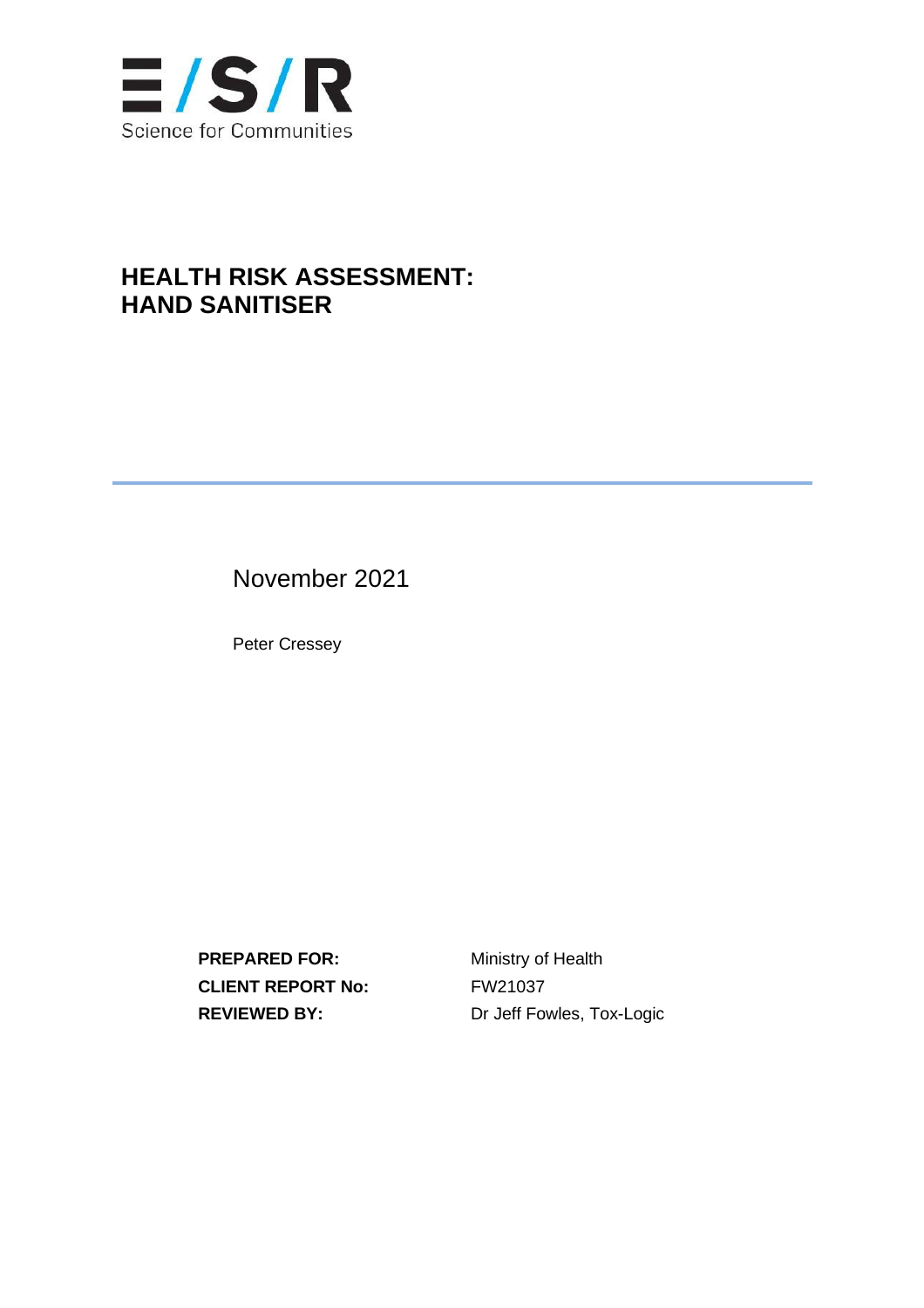Tox-Logic Group Leader, Risk Assessment and<br>
Scoial Systems Group

Peer reviewer **Management Reviewer** Project Manager

Scoial Systems Group

**Dr Jeff Fowles <b>Rob Lake Peter Cressey** 

Science Leader, Risk Assessment and Social Systems Group

## DISCLAIMER

The Institute of Environmental Science and Research Limited (ESR) has used all reasonable endeavours to ensure that the information contained in this client report is accurate. However, ESR does not give any express or implied warranty as to the completeness of the information contained in this client report or that it will be suitable for any purposes other than those specifically contemplated during the Project or agreed by ESR and the Client.

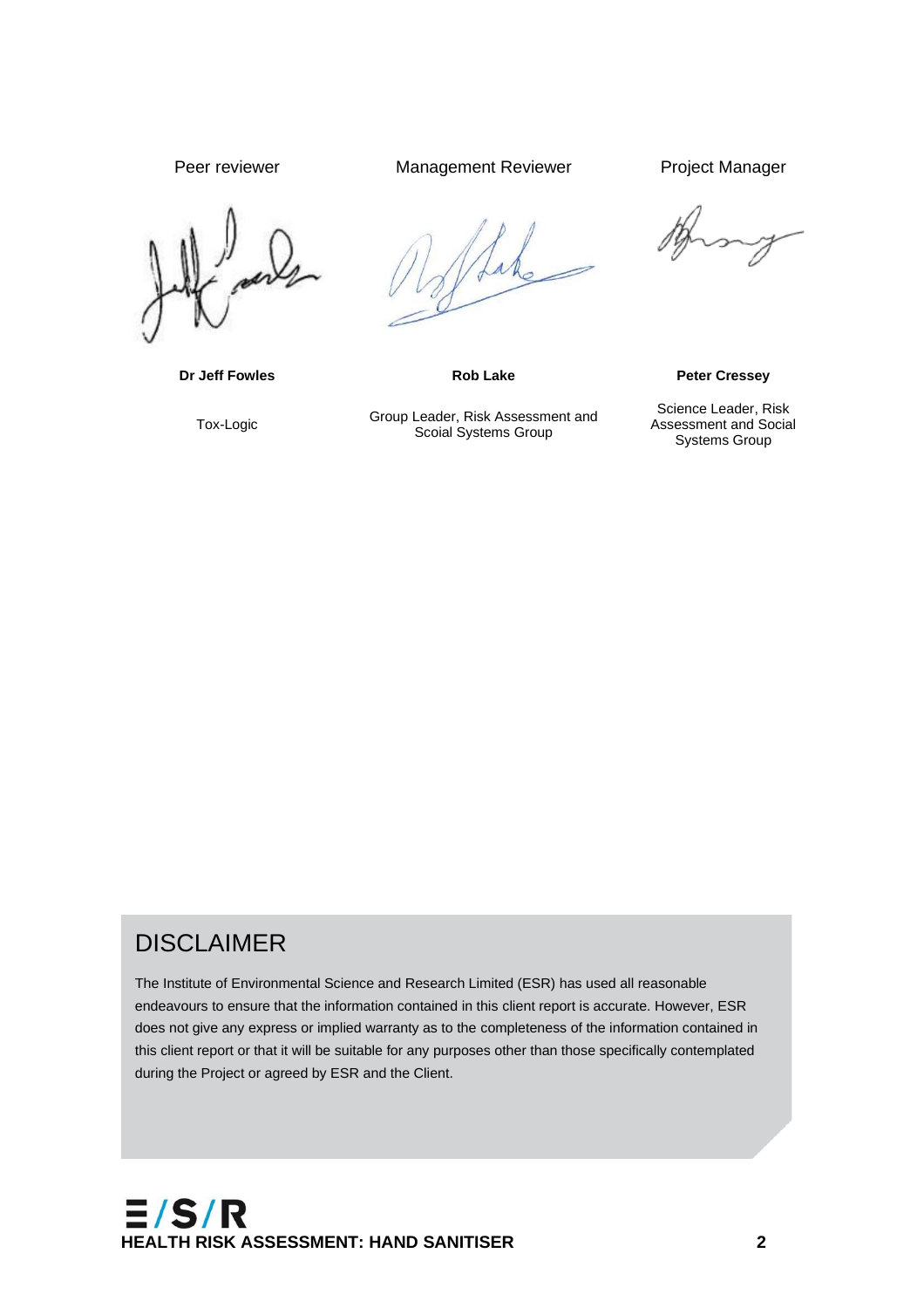### **TABLE OF CONTENTS**

| 1.             |                   |                                                                                                            |  |
|----------------|-------------------|------------------------------------------------------------------------------------------------------------|--|
|                | 1.1<br>1.2        | <b>CONSUMER PRODUCTS DESCRIPTION - HAND SANITISERS2</b><br>REGULATION OF HAND SANITISERS IN NEW ZEALAND  4 |  |
| $\overline{2}$ |                   |                                                                                                            |  |
|                | 2.1<br>2.2<br>2.3 | 2.2.1                                                                                                      |  |
| $\overline{3}$ |                   |                                                                                                            |  |
|                | 3.1<br>3.2        |                                                                                                            |  |
|                | 3.3               |                                                                                                            |  |
| 4              |                   |                                                                                                            |  |
|                | 4.1               | 4.1.1<br>Dermal absorption of alcohol from hand sanitisers 12<br>4.1.2<br>4.1.3<br>4.1.4                   |  |
|                |                   | Conversion of ingested alcohol volumes to blood alcohol<br>4.1.5                                           |  |
|                | 4.2               |                                                                                                            |  |
| 5              |                   |                                                                                                            |  |
|                | 5.1<br>5.2        |                                                                                                            |  |
| 6              |                   |                                                                                                            |  |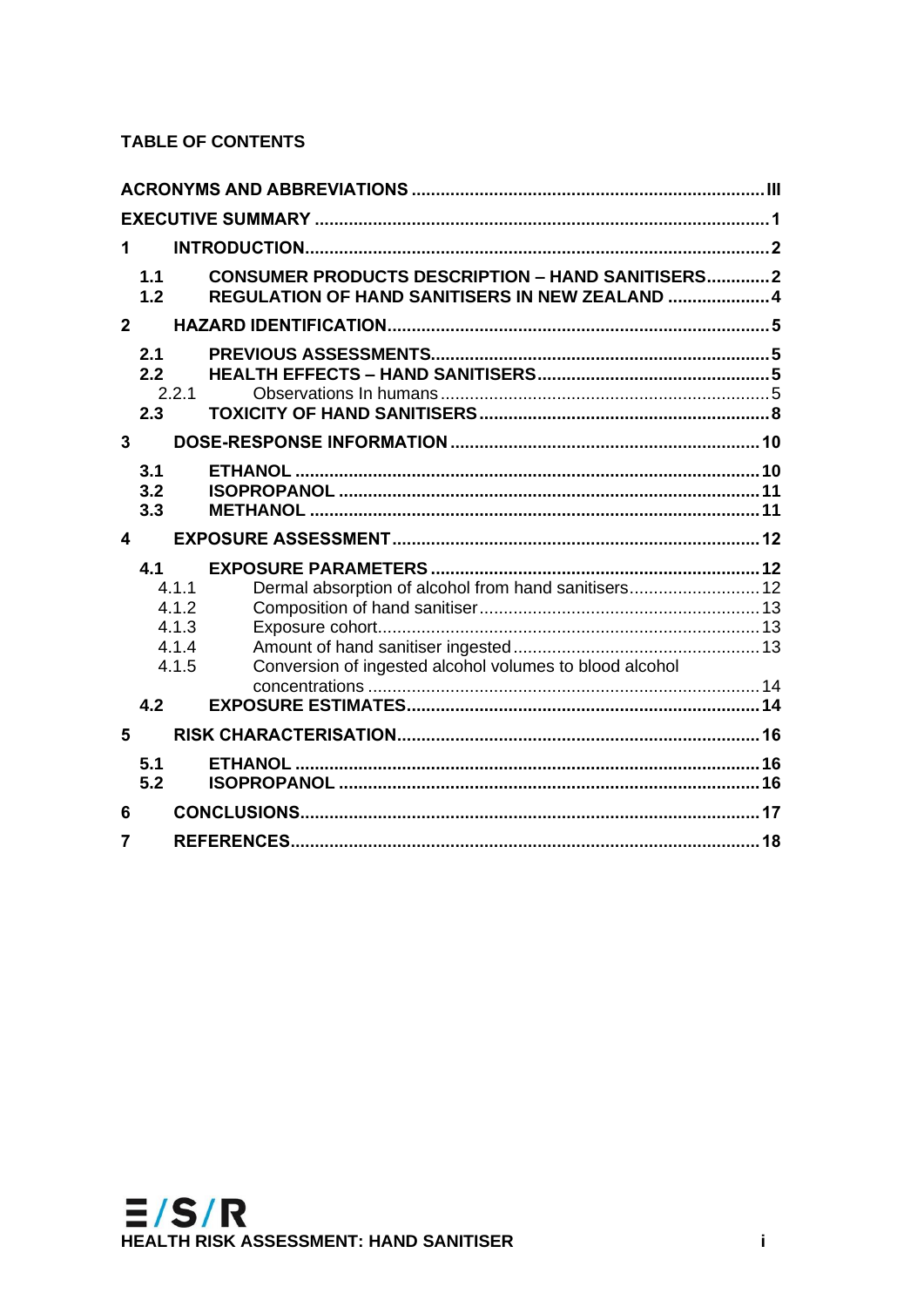### **LIST OF TABLES AND FIGURES**

#### **TABLES**

| Table 1. Ingredient reported in hand sanitisers available in New Zealand  3             |  |
|-----------------------------------------------------------------------------------------|--|
| Table 2. Blood alcohol concentrations and associated effects from oral consumption      |  |
|                                                                                         |  |
|                                                                                         |  |
| Table 4. Estimates (median and maximum) of potential exposure to ethanol or isopropanol |  |
|                                                                                         |  |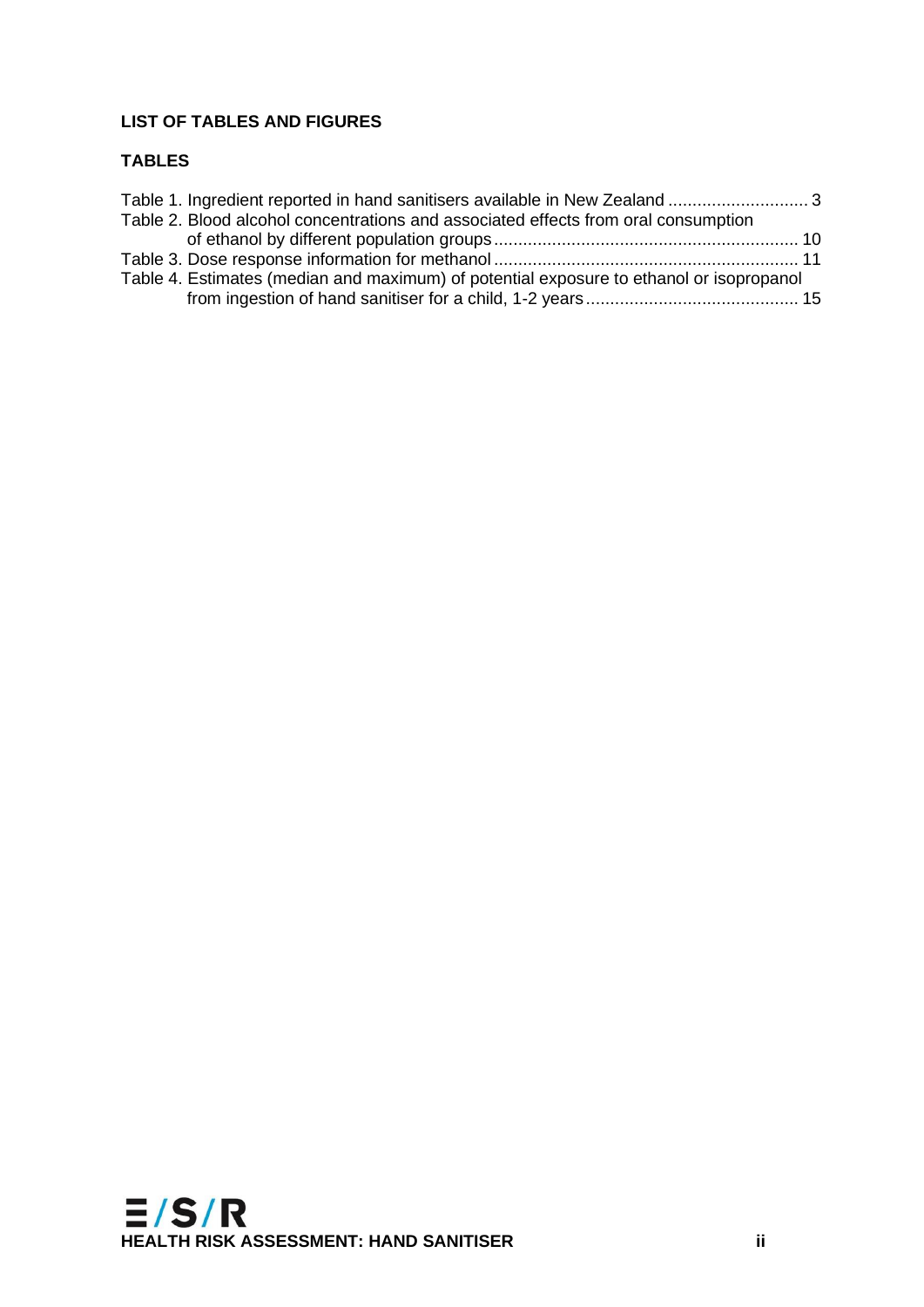# <span id="page-4-0"></span>ACRONYMS AND ABBREVIATIONS

| <b>BAC</b>    | Blood alcohol concentration                             |
|---------------|---------------------------------------------------------|
| bw            | Body weight                                             |
| <b>CDC</b>    | US Centers for Disease Control and Prevention           |
| <b>EDTA</b>   | Ethylene diamine tetra acetic acid                      |
| <b>ESR</b>    | Institute of Environmental Science and Research Limited |
| <b>EPA</b>    | <b>Environmental Protection Authority</b>               |
| EtG           | Ethyl glucuronide                                       |
| EtS           | Ethyl sulphate                                          |
| <b>GABA</b>   | Gamma aminobutyric acid                                 |
| GP            | General practitioner                                    |
| <b>HSDIRT</b> | Hazardous Substances Disease and Injury Reporting Tool  |
| <b>HSNO</b>   | Hazardous Substances and New Organisms                  |
| <b>IPCS</b>   | International Programme on Chemical Safety              |
| <b>NPC</b>    | <b>New Zealand National Poisons Centre</b>              |
| <b>NPDS</b>   | National Poison Data System (USA)                       |
| <b>PEG</b>    | Polyethylene glycol                                     |
| <b>PPG</b>    | Polypropylene glycol                                    |
| <b>RfD</b>    | Reference dose                                          |
| <b>TBW</b>    | Total body water                                        |
| <b>WHO</b>    | <b>World Health Organization</b>                        |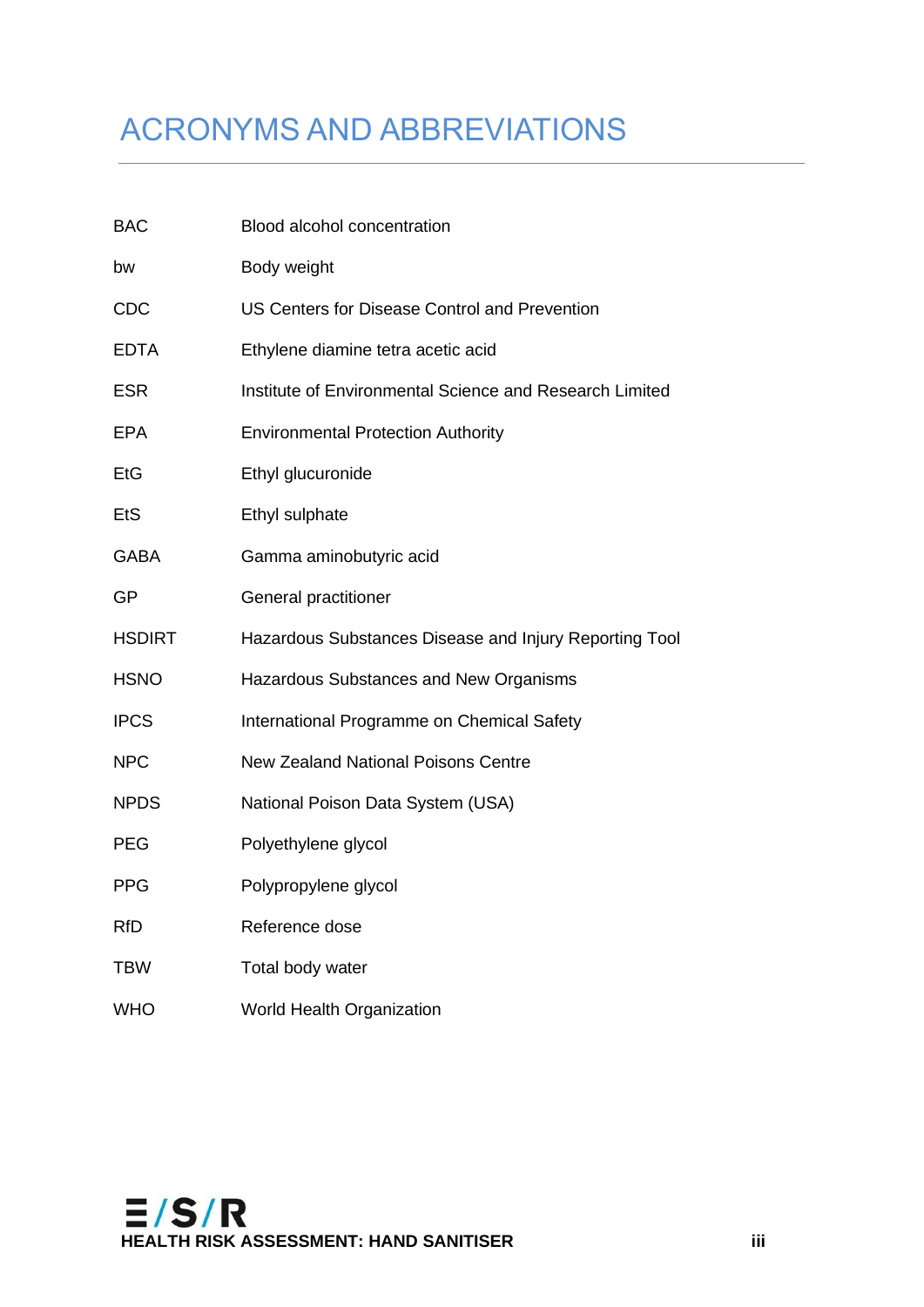# <span id="page-5-0"></span>EXECUTIVE SUMMARY

The purpose of this report is to develop a generic health risk assessment for ingestion and dermal exposure to hand sanitiser. This report will only consider domestic, non-occupational, routine and incidental exposure to the components of these solutions.

Hand sanitisers are used for hand hygiene, particularly in locations where access to water for handwashing may be limited. Hand sanitisers are predominantly composed of alcohol, either ethanol or isopropanol. Although instances of methanol-based products have been reported this is likely to be due to ignorance or negligence on the part of the manufacturer and correctly formulated products will contain only trace amounts of methanol. The alcohol content of hand sanitisers is typically about 60%, although WHO suggest higher concentrations; 80% for ethanol and 75% for isopropanol.

For ethanol and isopropanol, toxicity is associated with the parent compound, while for methanol toxicity is primarily due to the major metabolite, formic acid. The severe acute effects of ethanol and isopropanol are due to depression of the central nervous system. The severity of effects due to ethanol and isopropanol are associated with the blood alcohol concentration (BAC). For ethanol, BAC in the range 50-150 mg/dL are associated with mild intoxication, characterised by impaired concentration and motor coordination. BAC greater than 400 mg/dL are potentially life-threatening in the absence of supportive treatment. Less information is available on the dose-response relationship for isopropanol, however, it appears likely that BAC greater than 300 mg/dL may be associated with severe effects.

Unintentional exposure to alcohols in hand sanitisers is most likely to be due to exploratory behaviour by young children. This is consistent with available surveillance data. Information from a US study suggests that incidents will typically involve ingestion of volumes up to 60 mL of hand sanitiser (median 15.4 mL).

There is insufficient information to determine the extent of dermal absorption of alcohols from use of hand sanitisers.

Surveillance suggests that serious health effects from ingestion of alcohol-based hand sanitisers are rare, but not unknown. This supports the assertion that most exposure events do not progress past a taste. However, exposure estimates for plausible exposure scenarios (up to 60 mL of products containing 80% ethanol or 75% isopropanol) for young children (1- 2 years) indicate that BACs associated with severe central nervous system depression could occur through exploratory ingestion of alcohol-based hand sanitisers.

While exposure estimates were not derived for methanol in hand sanitisers, surveillance data suggests that methanol is an inappropriate ingredient for hand sanitisers and this conclusion is generally shared across international authorities.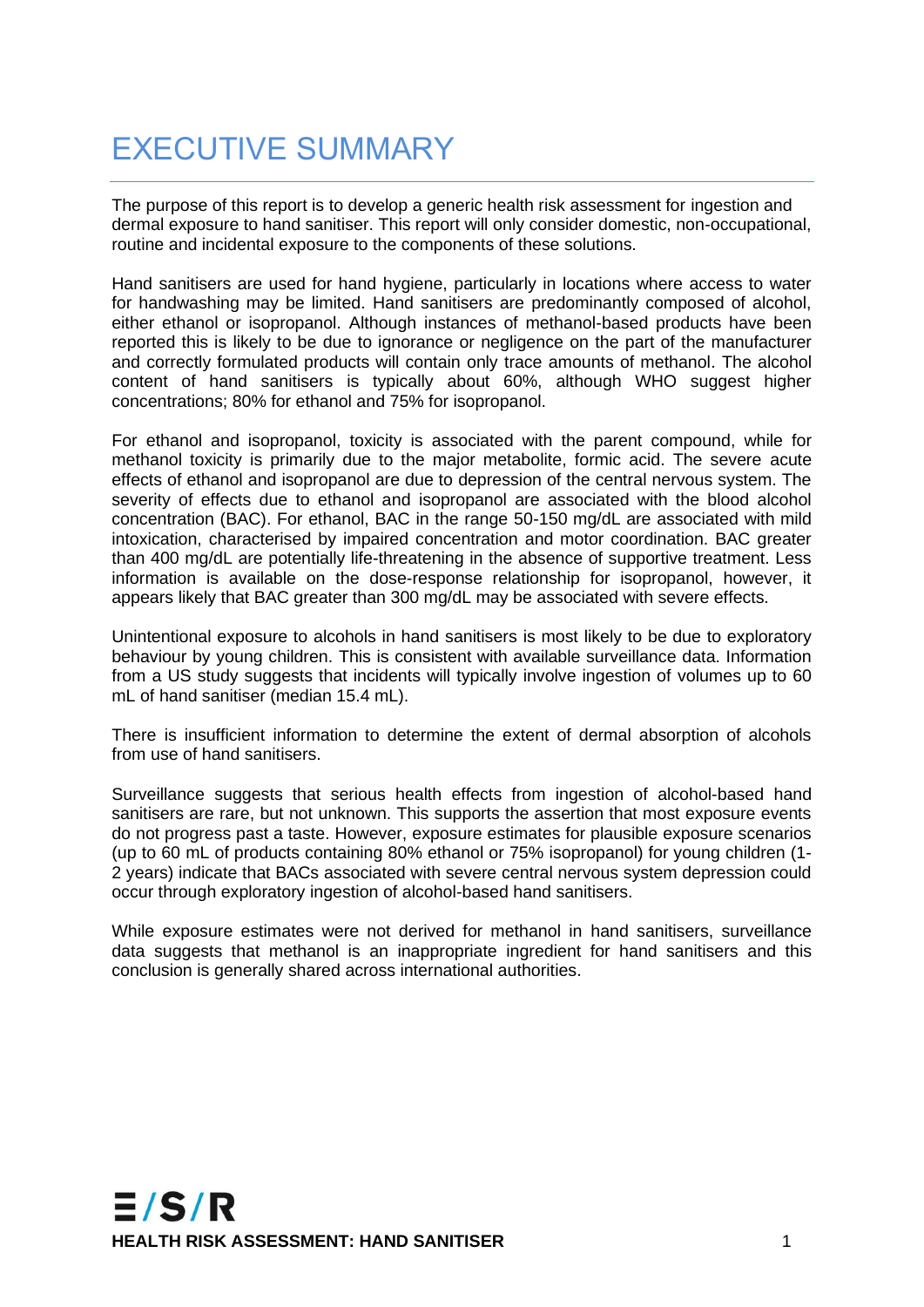# <span id="page-6-0"></span>1 INTRODUCTION

The purpose of this report is to develop a generic health risk assessment for ingestion and dermal exposure to the hand sanitisers. This report will only consider domestic, nonoccupational, incidental exposure to hand sanitiser contents. Exposure scenarios will be developed for the most common or likely exposure events.

#### <span id="page-6-1"></span>**1.1 CONSUMER PRODUCTS DESCRIPTION – HAND SANITISERS**

Hand sanitisers are alcohol-based preparations applied for rapidly and effectively inactivating a wide array of potentially harmful microorganisms on hands. The World Health Organization (WHO) (2010) recommends alcohol-based hand sanitisers due to:

- Evidence-based, intrinsic advantages of fast-acting and broad-spectrum microbicidal activity with a minimal risk of generating resistance to antimicrobial agents;
- Suitability for use in resource-limited or remote areas with lack of accessibility to sinks or other facilities for hand hygiene (including clean water, towels, etc.);
- Capacity to promote improved compliance with hand hygiene by making the process faster, more convenient and immediately accessible at the point of patient care;
- Economic benefit by reducing annual costs for hand hygiene, representing approximately 1% of extra costs generated by health care-associated infection, and
- Minimisation of risks from adverse events because of increased safety associated with better acceptability and tolerance than other products.

Although commercial products may differ in some ingredients, WHO guidelines for local production of hand sanitisers include (WHO 2010):

- Alcohol to final concentration of 80% v/v ethanol or 75% v/v isopropanol
- Hydrogen peroxide  $(H_2O_2)$  to final concentration of 0.125% v/v. The low concentration of hydrogen peroxide is intended to help eliminate contaminating spores in the bulk solutions and is not an active substance for hand antisepsis. It is recommended that hydrogen peroxide is added as a 3% solution to minimise the corrosion hazards from this powerful oxidant.
- Glycerol to final concentration of 1.45%. Glycerol increases the viscosity of the hand sanitiser, to make it 'stick' to the skin. It also acts as a moisturiser, to maintain the condition of the skin.
- Water.

The active ingredient antimicrobial agent in commercial hand sanitisers is usually ethanol, propanol (propan-1-ol), isopropanol (propan-2-ol) or a combination of these, to a final concentration of 60-95% (Ahmed-Lecheheb et al 2012). While there are some reports of methanol being present as an undeclared ingredient or contaminant in hand sanitisers (Chan and Chan 2018; Dear et al 2020; Holzman et al 2021; Overbeek et al 2021; Welle et al 2021; Yip et al 2020), other studies did not detect methanol in commercial products (Berardi et al 2020) or detected methanol only at very low concentrations (Tse et al 2021). Acetaldehyde has also been reported as a common contaminant of alcohol-based hand sanitisers (Tse et al 2021).

A survey of the ethanol content of seven hand sanitisers available in Italy found contents ranging from 37.1 to 66.1% (Berardi et al 2020). The ethanol content was generally higher in products that stated the alcohol content, although the measured alcohol contents were 4-8% lower than the stated content.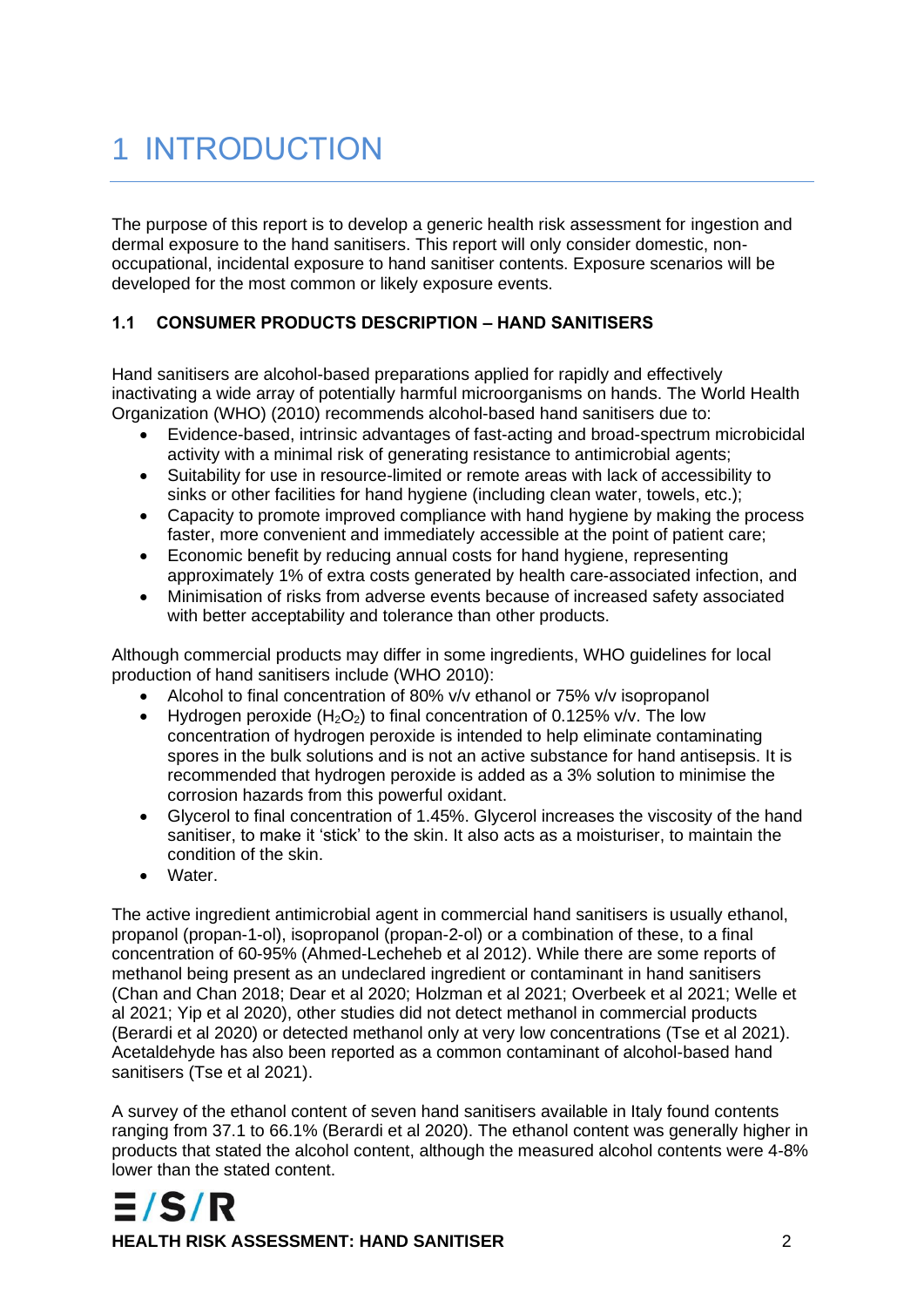Following easing of manufacturing requirements for hand sanitisers, due to the COVID-19 pandemic, products available in Canada (*n* = 42, 26 liquid and 16 gelled) were collected and analysed for a range of potential ingredients (Tse et al 2021). Health Canada adopted interim limits for methanol (200 ppm), benzene (2 ppm), acetaldehyde (75 ppm) and the sum of all other impurities (300 ppm) in manufactured hand sanitisers. Of the 42 products, 31 (74%) complied with the Health Canada requirements. Non-compliance was mainly due to concentrations of acetaldehyde, with concentrations ranging from not detected to 250 ppm. Levels of methanol were compliant in all samples, with concentrations in the range not detected to 47 ppm. Liquid products were all ethanol-based, with all but one product having ethanol concentrations in an acceptable range (63-90%). The remaining liquid product contained 50% ethanol. The alcohol content of the gelled products was not reported.

The US Food and Drug Administration (USFDA) issued similar interim guidelines in response to the COVID-19 pandemic and maintained a list of products found to contain unacceptable levels of methanol, 1-propanol, benzene, acetaldehyde or acetal (USFDA 2021).

Most other ingredients appear to be added to create suitable physicochemical properties and may include (Ahmed-Lecheheb et al 2012; Berardi et al 2020):

- Triglycerides
- Polyethylene glycols (PEGs)
- Acrylates
- Hydroxypropyl methyl cellulose
- Methylpropanediol
- Aminomethylpropanol

Ingredients reported in products available in New Zealand are summarised in Table 1.

<span id="page-7-0"></span>

| Table 1. Ingredient reported in hand sanitisers available in New Zealand |  |
|--------------------------------------------------------------------------|--|
|                                                                          |  |

| <b>Product</b> | Ingredient type               |                                |                                                                                                                                                                                                                             |                                   |  |  |  |
|----------------|-------------------------------|--------------------------------|-----------------------------------------------------------------------------------------------------------------------------------------------------------------------------------------------------------------------------|-----------------------------------|--|--|--|
|                | <b>Biocides</b>               | Preservatives/<br>antioxidants | Humectants/emollients/sufactants                                                                                                                                                                                            | <b>Other</b>                      |  |  |  |
| A              | Alcohol (62%)                 | Tocopheryl acetate             | Glycerol, propylene glycol, glyceryl<br>polymethacrylate, triethanolamine                                                                                                                                                   | Fragrance,<br>plant extract       |  |  |  |
| B              | Alcohol<br>denatured*         | Tocopheryl acetate             | Polyacrylic acid, PEG-30 glyceryl<br>cocoate, sodium EDTA, cellulose,<br>hydroxypropyl methyl cellulose,<br>retinyl palmitate                                                                                               | Fragrance,<br>mannitol            |  |  |  |
| C              | Alcohol<br>denatured<br>(62%) | Tocopherol, BHT                | Glycerol, propylheptyl caprylate,<br>polyquaternium-37, dicaprylyl<br>carbonate, ethylene glycol<br>polymers, styrene/acrylate<br>copolymer, hydroxypropyl methyl<br>cellulose, lauryl glucoside, sodium<br>lauryl sulphate | Fragrance,<br>silica,<br>limonene |  |  |  |
| D              | Alcohol<br>denatured          | Tocopheryl acetate             | PEG/PPG-17/6 copolymer,<br>propylene glycol, acrylates, alkyl<br>acrylate crosspolymer,<br>tetrahydroxypropyl ethylenediamine                                                                                               | Fragrance,<br>limonene            |  |  |  |

NS: not stated

\* Denatured alcohol is ethanol that has additives to make it poisonous, bad-tasting, foul-smelling, or nauseating to discourage its recreational consumption.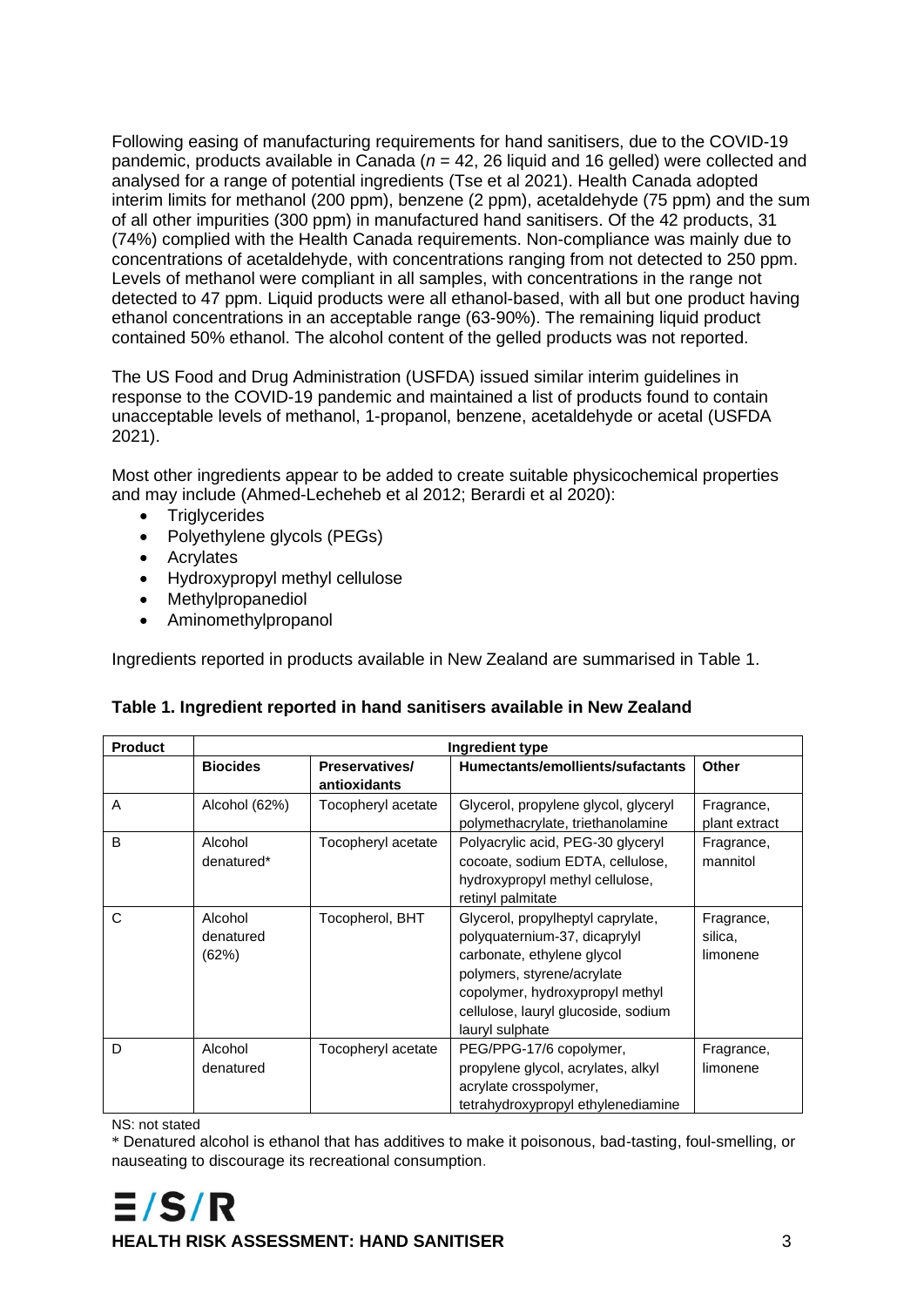It should be noted that a much wider range of products marketed as hand sanitisers are available to New Zealanders. However, for many of these products it was not possible to establish what the ingredients were.

### <span id="page-8-0"></span>**1.2 REGULATION OF HAND SANITISERS IN NEW ZEALAND**

The importation of hand sanitiser into New Zealand or the production of hand sanitisers in New Zealand is regulated under the Hazardous Substances and New Organisms Act 1996 (HSNO Act), administered by the Environmental Protection Authority (EPA). Hand sanitisers may be approved by inclusion in the existing Cosmetic Products Group Standard 2020 and associated Schedules (NZEPA 2020). Under the Group Standard there are many substances that cannot be added to cosmetic products. Of relevance to the current assessment, methanol is only permitted for the denaturation of ethanol and isopropanol and must not be present at a concentration greater than 5% in the finished product (Schedule 5).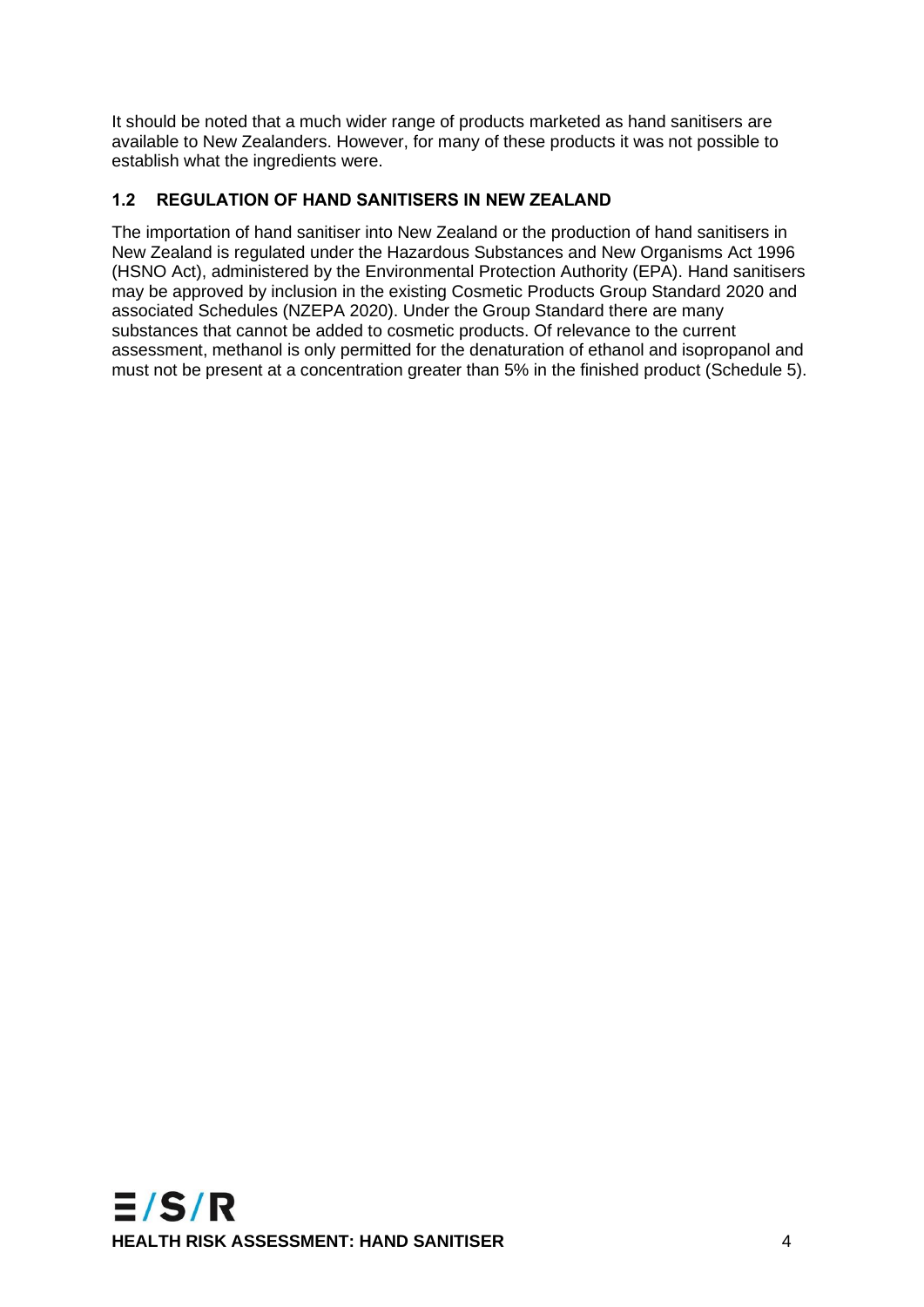# <span id="page-9-0"></span>2 HAZARD IDENTIFICATION

#### <span id="page-9-1"></span>**2.1 PREVIOUS ASSESSMENTS**

No previous health impact assessments for hand sanitisers were found for New Zealand.

### <span id="page-9-2"></span>**2.2 HEALTH EFFECTS – HAND SANITISERS**

#### <span id="page-9-3"></span>**2.2.1 Observations In humans**

#### *2.2.1.1 Incident surveillance - New Zealand*

The HSDIRT tool (Hazardous Substances Disease and Injury Reporting Tool) is a GP-based system for reporting hazardous substance injuries and diseases.<sup>1</sup> During the 2019 year, of 98 notifications none related to exposure to hand sanitisers (Environmental Health Indicators 2019).

During the period 2017-2019, the New Zealand National Poisons Centre (NPC) advised on the management of 427 patients aged 0-14 years exposed to sanitisers out of a total of 14,077 unintentional exposures (3.0%) (Environmental Health Intelligence 2021). Of the exposures to sanitisers, 58 (13.6%) were referred for medical examination. These data do not include the COVID-19 timeframe, which would be expected to be influenced by pandemic response behaviours.

#### *2.2.1.2 Incident surveillance – International*

The impact of the COVID-19 pandemic on reported disinfectant and sanitizer exposures to the Croatian Poison Control Centre was assessed (Babić et al 2020). The most common type of sanitisers related to calls were ethanol and isopropanol-based. Reports of exposure to sanitisers increased about 9-fold compared to pre-pandemic; 46 cases compared to 5 in 2019. Of the 46 exposures, 32 (70%) related to young children (0-5 years), 43 (93%) related to ingestion as the route of exposure and 45 (98%) involved accidental exposure. The majority of cases (32, 70%) had no symptoms at the time the poisons centre was contacted, while the remainder (14, 30%) experienced mild symptoms.

A review of the American Association of Poison Control Centers' National Poison Data System (NPDS) was carried out for the period 2005-2009 (Gormley et al 2012). A total of 68,712 cases of hand sanitiser exposure were reported during this period, with 55,323 (80.5%) occurring in children less than 6 years (median age 2.0 years). Almost all (99.9%) of exposures in this age group were unintentional. There were 8,020 exposures reported for the age range 6 to 19 years (median age 10 years), with 77% unintentional, 16% intentional and 7% intention not specified. Amongst adults 20 years or older (median age 47 years) there were 5,369 exposures, with 78% unintentional, 13% intentional and 9% intention not specified. Across the period 2005 to 2009, exposures increased by an average of 1894 cases per year. The major of hand sanitiser exposures had a favourable outcome, although 288 moderate and 12 major medical complications were reported across the 5-year period. No deaths were reported.

The US Centers for Disease Control and Prevention (CDC) analysed data in the NPDS for cases of childhood (≤12 years) exposure to hand sanitisers during the period 2011-2014 (Santos et al 2017). A total of 70,669 exposures met the study criteria for this time period, with 92% classified as alcohol exposures. Exposures were predominantly for children ≤5 years (91%). Ingestion accounted for 95% of total exposures and 97% for children ≤5 years,

<sup>1</sup> <https://www.ehinz.ac.nz/our-projects/hazardous-substances/hsdirt-notification-tool/> Accessed 18 August 2020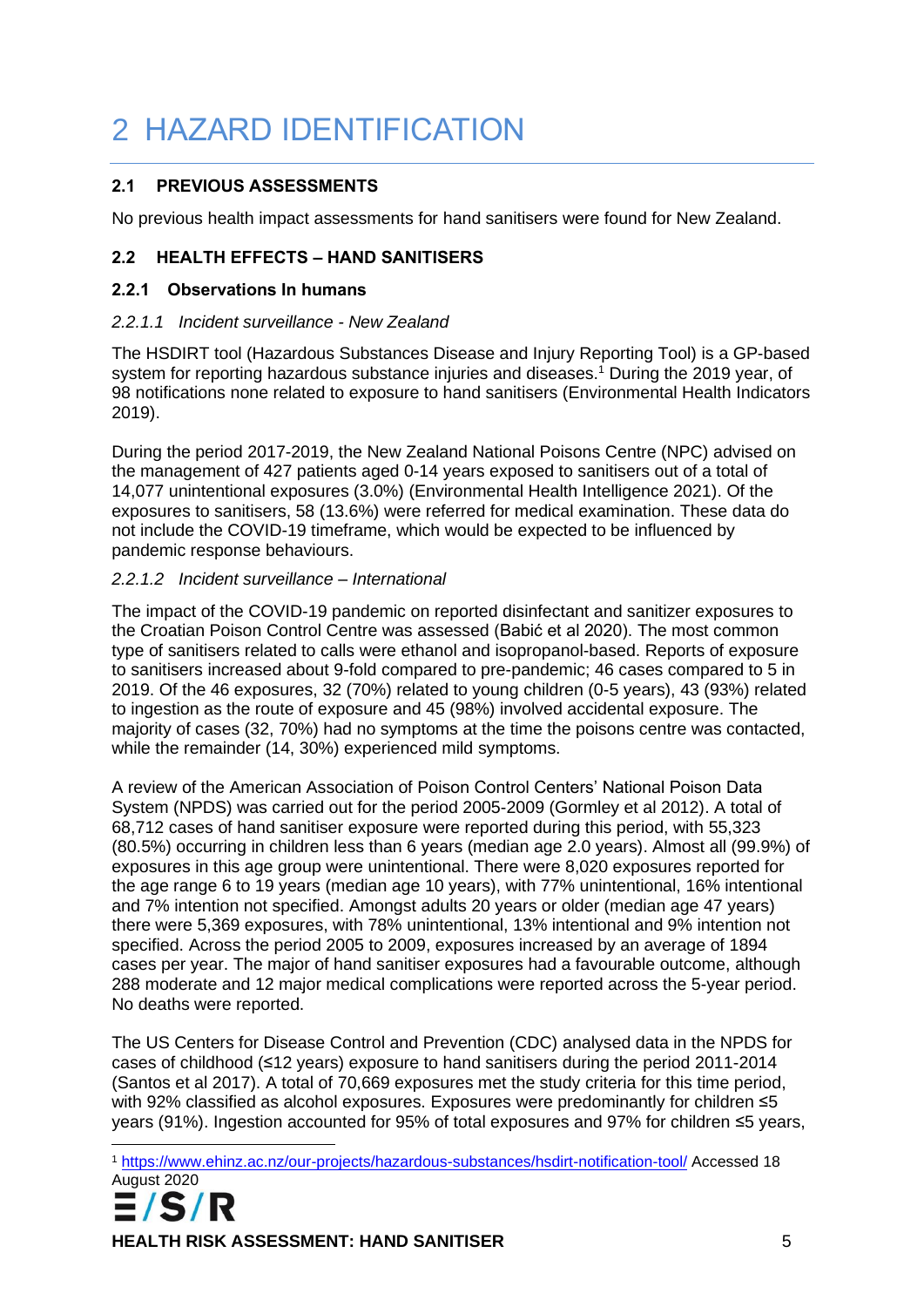with virtually all (99.9%) exposures being unintentional. At least one symptom was reported for 12% of cases, with the most common symptoms being ocular irritation and vomiting. Most cases were associated with no effect or minor outcomes, while 158 cases (0.2%) were associated with moderate outcomes and 5 cases (<0.01%) with major outcomes, predominantly coma.

A further review of paediatric cases reported to the NPDS during the period January 2018 to May 2020 was carried out, to see if there had been any increase due to the COVID-19 pandemic (Hakimi and Armstrong 2020). The number of daily calls to poison control centres concerning paediatric hand sanitiser exposure was significantly higher in March 2020 (78.6 calls/day) compared to March 2019 (47.4 calls/day) or March 2018 (57.3 calls/day).

A similar comparison was carried out by the Arizona Poison and Drug Information Center (Holzman et al 2021). Reported exposures to hand sanitiser were compared between a 5 month period in 2019 and the equivalent period in 2020. Reported exposures increased by 124%. Of the reported cases, 28% involved hand sanitisers contaminated with methanol and five of these cases died.

NPDS data were reviewed for the period January to April 2020 (McCulley et al 2021). A total of 4,451 hand sanitiser exposures were identified for children ≤5 years. The majority of exposures (98.7%) related to ethanolic hand sanitiser, with products based on isopropanol making up the remaining 1.3%. Ingestion was the primary exposure route (94%), followed by ocular exposure (5.5%). Exposures were overwhelmingly unintentional (99.8%). Of 81 children referred for medical evaluation, five were hospitalised. For cases with information reported on the amount of hand sanitiser ingested, volumes ingested were generally small. However, two children (aged 1 and 4 years) were reported to have ingested 60 mL of hand sanitiser.

A retrospective analysis of exposures to alcohol-based hand sanitisers reported to the Texas Poison Center Network was carried out for the 2006 and 2007 years, with particular reference to exposures of children under 6 years of age (Miller et al 2008). In 2006 and 2007, there were a total of 826 and 1022 total exposures related to hand sanitisers. Of these exposures, 685 (83%) and 792 (77%) were in children under 6 years of age, and 621 (75%) and 737 (72%) exposures were ingestions. Of the entire study population, 55 and 62 sustained a minor effect, and 9 and 11 experienced moderate effects. It was concluded that, as with many paediatric exposures, the exposures in children under 6 almost invariably occurred as a brief taste or accidental ocular or dermal exposure, resulting in little or no toxicity.

A retrospective review of all exposures to hand sanitisers in children younger than 6 years reported to a US regional poison information centre from 1 January 2000 to 30 March 2007 was performed (Mrvos and Krenzelok 2009). A total of 647 cases were identified, ranging from 1 month to 5 years (mean age  $= 1.89$  years, median age  $= 2$  years). No cases were reported as having moderate or major outcomes and there were no fatalities.

The US Centers for Disease Control and Prevention (CDC) reviewed poison centre data for the period 1 May to 30 June 2020 and identified 15 cases of methanol poisoning from ingestion of hand sanitiser (Yip et al 2020). The mean age of cases was 43 years (range = 21–65 years); 13 were male. All patients had a history of ingesting alcohol-based hand sanitiser products. All cases had evidence of metabolic acidosis. Earliest measures of blood methanol were in the range 21->500 mg/dL. Six cases developed seizures. Nine cases received haemodialysis or continuous renal replacement therapy. Seven cases were discharged from hospital, with four experiencing no sequelae and the remaining three with visual impairment. Four cases died and the other four cases remained in hospital at the time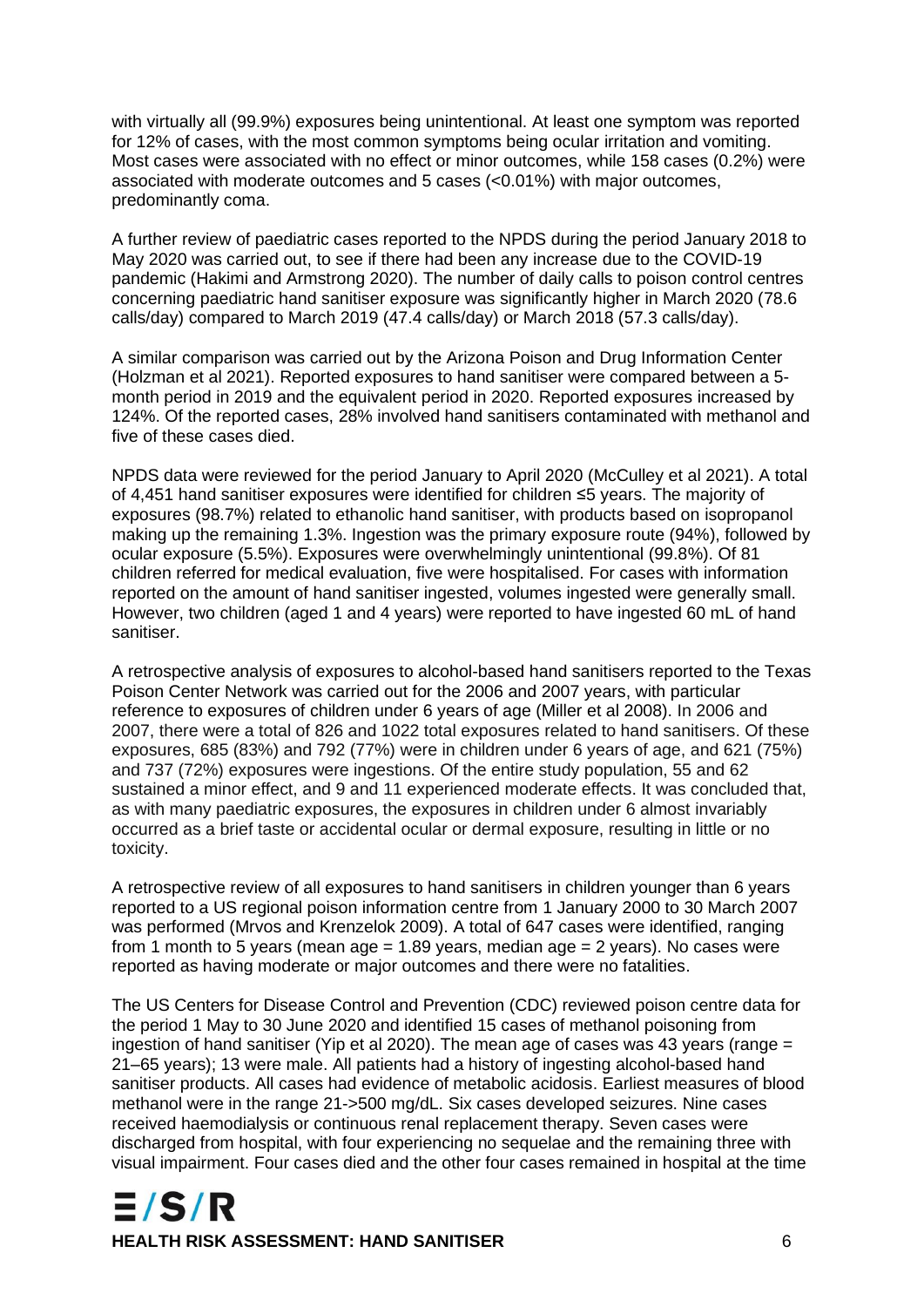the report was published. The methanol content of the hand sanitiser products and the amount of hand sanitiser ingested were not reported.

#### *2.2.1.3 Case reports*

Gormley et al. (2012) reviewed 14 cases of intentional alcohol-based hand sanitiser ingestion reported in the scientific literature. Ingestions occurred in hospitals, correctional facilities and psychiatric wards and involved ingestion of ethanol and isopropanol-based products. For those ingesting ethanol-based products, blood ethanol concentrations were in the range 180 to 700 mg/dL A range of treatments were given, with intubated being most common (7 of 14). One case died, but all remaining cases recovered. Four cases reported suicidal intentions, four reported intoxication as their intention and no intention was reported for the other eight cases.

In a case report from Hong Kong, a 29-year-old Chinese man was admitted to hospital after drinking 500 mL of hand sanitiser (Chan et al 2017). The man was in a deep coma at admission and was intubated. Serum toxicology detected isopropanol (55 mmol/L) and methanol (72 mmol/L). The case was treated by haemodialysis, folinic acid and ethanol infusion. Serum methanol concentrations dropped within 12 hours. The man regained consciousness and was extubated after 2 days. No retinal damage was detected. The hand sanitiser was analysed and contained 36% isopropanol, 22% methanol and 3.5% ethanol.

Health Canada (2013) reported two deaths following ingestion of a hand sanitiser containing methanol, rather than ethanol.

Holzman et al. (2021) reported details of five cases who had died after ingesting methanolcontaminated hand sanitiser. Cases were aged 36 to 53 years old and all ingested the hand sanitiser intentionally, for its alcoholic content or with suicidal intentions. All cases had severe metabolic acidosis, suggesting significant metabolism of methanol to formic acid. Blood methanol concentrations were available for three cases, with concentrations in the range 165 to 309 mg/dL. Concentrations in the range 40-50 mg/dL have been reported to produce serious toxicity.

A 27-year-old man presented to an emergency department with vomiting and altered mental status (Overbeek et al 2021). He had ingested hand sanitiser at least twice over the previous two days. Shortly after presentation the case became unresponsive, had multiple seizures and developed cardiac arrest. He was resuscitated but remained in profound shock. A serum methanol concentration of 240 mg/dL was determined on the day of presentation, decreasing to an undetectable level by day 4. The case was treated for severe metabolic acidosis, but was pronounced dead on day 9. There was evidence that he may have ingested more than 1 L of hand sanitiser. The brand was subsequently recalled due to methanol contamination.

A 36-year-old man with a history of schizophrenia and alcohol abuse presented to an emergency department with ethanol intoxication (Schneir and Clark 2013). The case had a breath alcohol reading of 278 mg/dL. Four hours later the case was calm and cooperative and was discharged 30 minutes later. Thirty minutes later the case was found unresponsive and without a pulse in the bathroom of the emergency department waiting room. An empty 354 mL container of hand sanitiser (62% ethanol, <5% isopropanol) was found next to him. The case was resuscitated but never regained consciousness. He was found to have a serum ethanol concentration of 526 mg/dL. Care was withdrawn 7 days later and the patient died.

A 40-year old patient in a US psychiatric facility was found minimally responsive with two empty 1 L bags of hand sanitiser (Darracq et al 2013). The patient was intubated and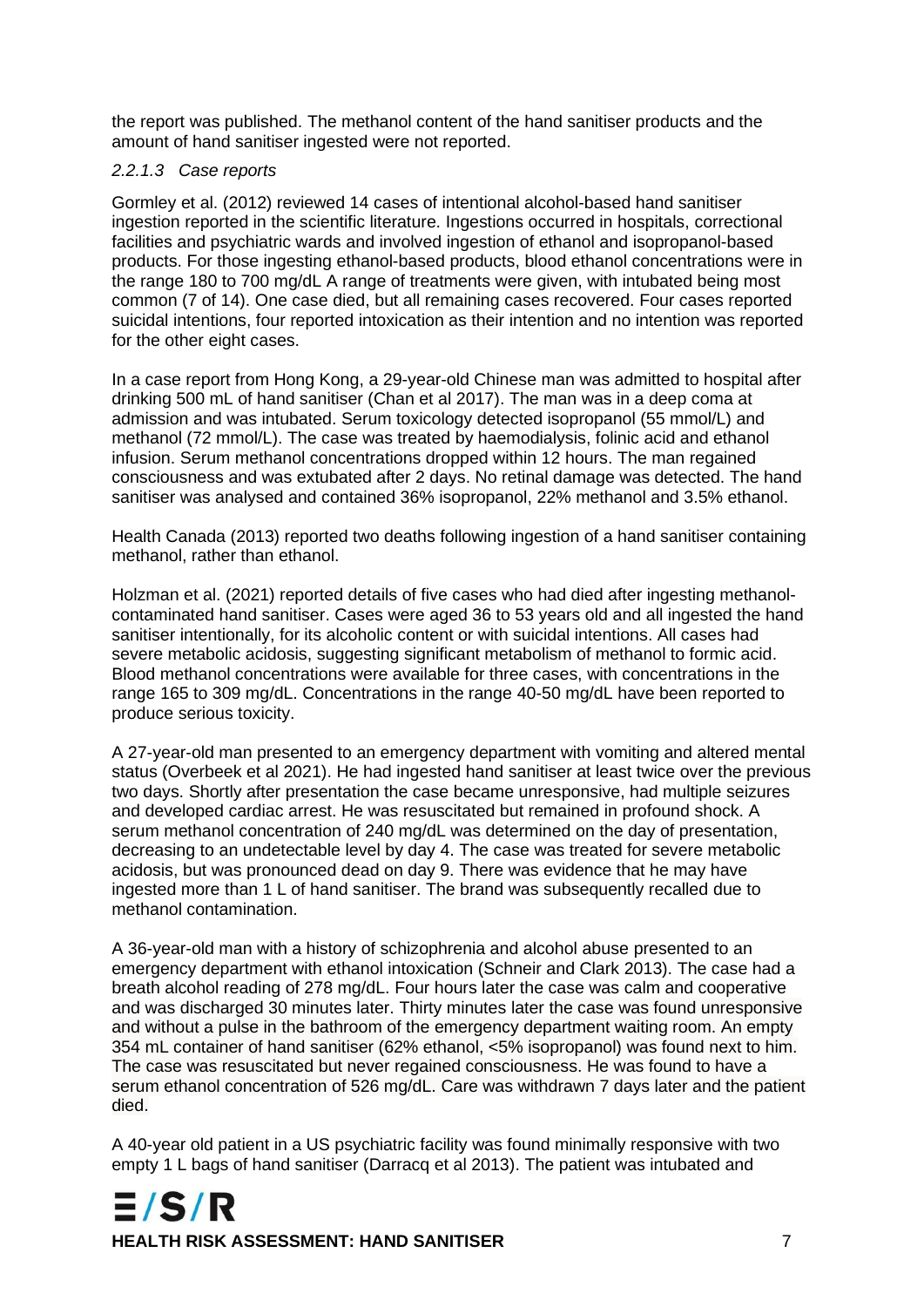transferred to the emergency department. On arrival, vital signs were within normal limits. The blood ethanol content was 382 mg/dL. The patient was given supportive care and extubated after approximately 24 hours.

A 4-year-old girl, weighing 14 kg, was brought to an emergency department with altered mental status after consuming alcohol-based hand sanitiser (62% ethanol, <10% isopropanol, amount ingested not reported) (Engel and Spiller 2010). Upon arrival, the case was stuporous and would periodically hypoventilate, resulting in oxygen saturation falling to 90%. When stimulated the case became combative. The case was tachycardic (139 beats/minute). Serum ethanol levels was 243 mg/dL. The case was intubated and given intravenous fluids. The following day she was extubated and discharged without sequelae.

A 17-year-old male with immunodeficiency, weighing 37 kg, was hospitalised for pneumonia (Gormley et al 2012). On his sixth day in hospital he complained of dizziness and was found to be tachycardic (133 beats/minute) and with depressed oxygen saturation (92%). After a period of somnolent, but responsive, behaviour, the case ceased spontaneous movement and was intubated. A nurse found an empty 500 mL bottle of hand sanitiser (61% ethanol) and the cases serum ethanol was found to be 720 mg/dL almost six hours after the onset of symptoms. The case underwent haemodialysis. He awoke after three hours and was extubated the following morning. He admitted infusing the hand sanitiser into gastronomy tube but denied any suicidal intent.

A 43-year-old alcoholic man was admitted to hospital with chest pains, but subsequently became hypotensive and delirious (Emadi and Coberly 2007). Laboratory analyses were normal except for a trace of acetone in the urine. The following day, the patient was haemodynamically stable, but his mental status did not improve. Because of a sweet, ketotic odour in the room, analysis for serum isopropanol and acetone levels were conducted. His serum isopropanol level was 13.6 mg/dL, and his acetone level was 269.4 mg/dL (normal range, 0 to 1.9 for both). The case admitted ingesting hand sanitiser (63% isopropanol) for the purpose of intoxication. Unlike ethanol and methanol, isopropanol is more toxic than its metabolite, acetone. In this case, the isopropanol had been largely metabolised and the case was given supportive treatment only. He recovered fully.

Two cases of ocular harm from hand sanitisers have also been reported (Yangzes et al 2021). A 4-year-old girl experienced unintentional exposure to the right eye when attempting to dispense hand sanitiser from a stand-mounted container. At presentation, the child reported severe photophobia and the right eyelid was swollen. There was conjunctival chemosis (swelling of the membrane covering the eye) and ischaemia (reduced blood flow) to part of the eye and a large epithelial defect in the central cornea. Oral and topical medication was initiated. The epithelial defect healed completely and the ischaemia resolved within two weeks. A 5-year-old boy presented with recent ocular exposure to hand sanitiser. The right eye had conjunctival congestion (red eye) with superficial punctate keratopathy (death of cells on corneal surface, resulting in the eye becoming red, watery and sensitive to light). A thorough saline wash was followed by topical medications. The condition resolved within five days.

#### <span id="page-12-0"></span>**2.3 TOXICITY OF HAND SANITISERS**

There is no evidence that the toxicity of hand sanitisers is related to any ingredient other than the predominant alcohol ingredients (ethanol and isopropanol) or methanol, present as a contaminant or an illegal alternative ingredient.

For ethanol and isopropanol, the alcohol is the primary toxicant, with metabolites being of lower toxicity. For methanol, the reverse is the case.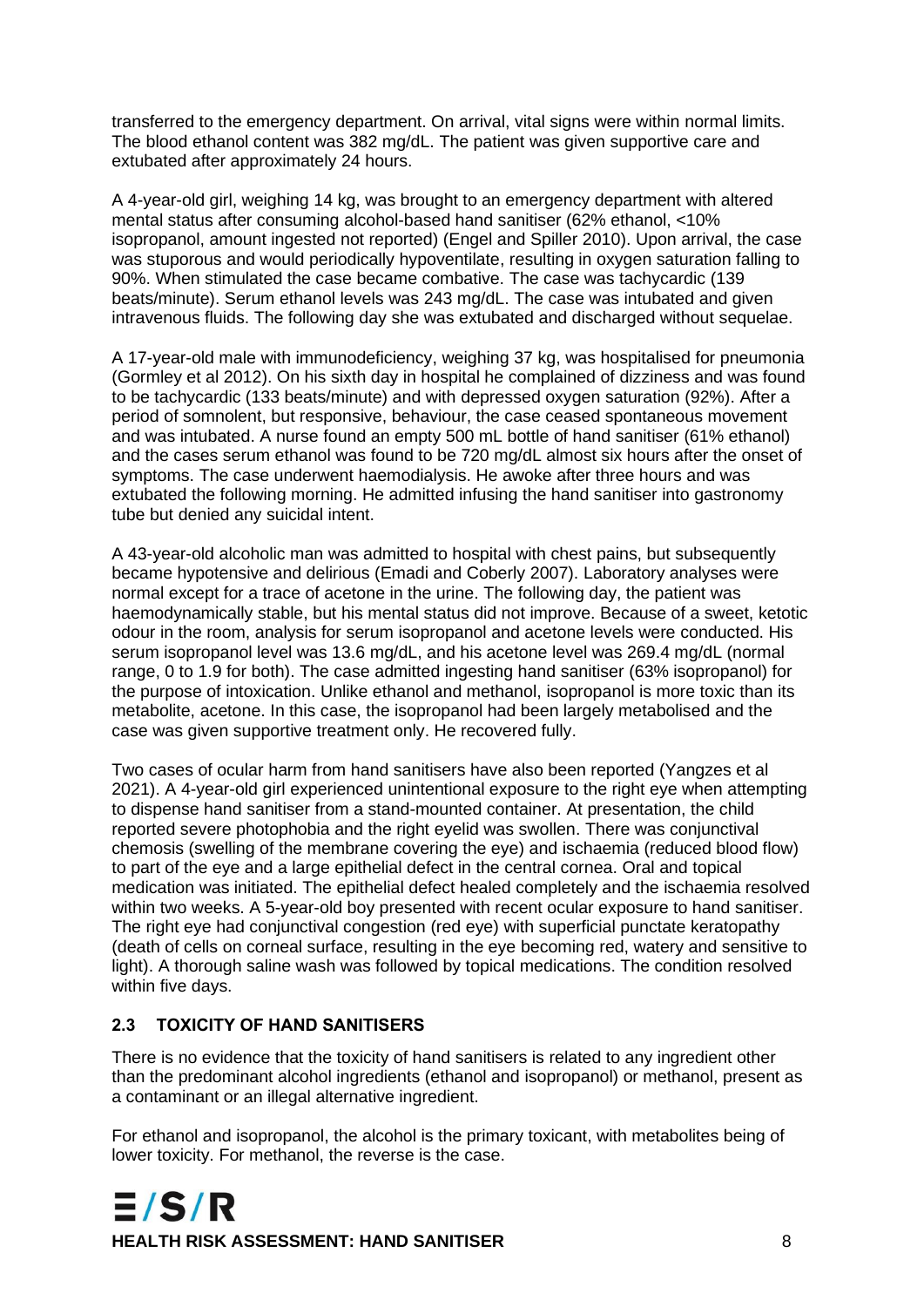Ethanol undergoes oxidative phase I metabolism by the enzyme alcohol dehydrogenase to produce acetaldehyde (Le Dare et al 2019). Acetaldehyde is then oxidised by the enzyme aldehyde dehydrogenase to form acetate. About 10% of ingested ethanol is metabolised by cytochrome P450 (CYP) enzymes, giving the same metabolic products (Le Dare et al 2019). In some populations, activity of the aldehyde dehydrogenase enzyme can be low, resulting in ethanol intolerance. Some of the symptoms of this intolerance (nausea, dysphagia, headache, and the vasodilation responsible for facial flush in particular) are thought to be due to accumulation of acetaldehyde (Le Dare et al 2019). However, in most individuals the acute toxic effects of ethanol ingestion are due to ethanol itself and its interaction with receptors, such as the gamma-aminobutyric acid (GABA) receptors, contributing to depression of the central nervous system (Le Dare et al 2019).

Isopropanol is also oxidised by alcohol dehydrogenase to form acetone (Kraut and Mullins 2018). While details of isopropanol toxicity have not been fully established, like ethanol, isopropanol toxicity mainly results in depression of the central nervous system (Slaughter et al 2014). This is considered to be predominantly due to the action of the parent alcohol, although acetone may have a contributory role (Slaughter et al 2014).

While methanol follows the same metabolic steps as the other alcohols, being oxidised to formaldehyde and then to formic acid, it is the metabolite formic acid/formate that is responsible for the acute toxicity of methanol (Medinsky and Dorman 1995). The primary adverse effects of formic acid in humans are a severe metabolic acidosis and effects on the retina that may result in vision impairment or even blindness. Due to the differences in the mode of toxicity of ethanol and methanol, ethanol is sometimes used as a treatment for methanol poisoning as it preferentially binds to the alcohol dehydrogenase enzyme.

For all alcohols, blood concentrations of the parent alcohol are used as a measure of exposure.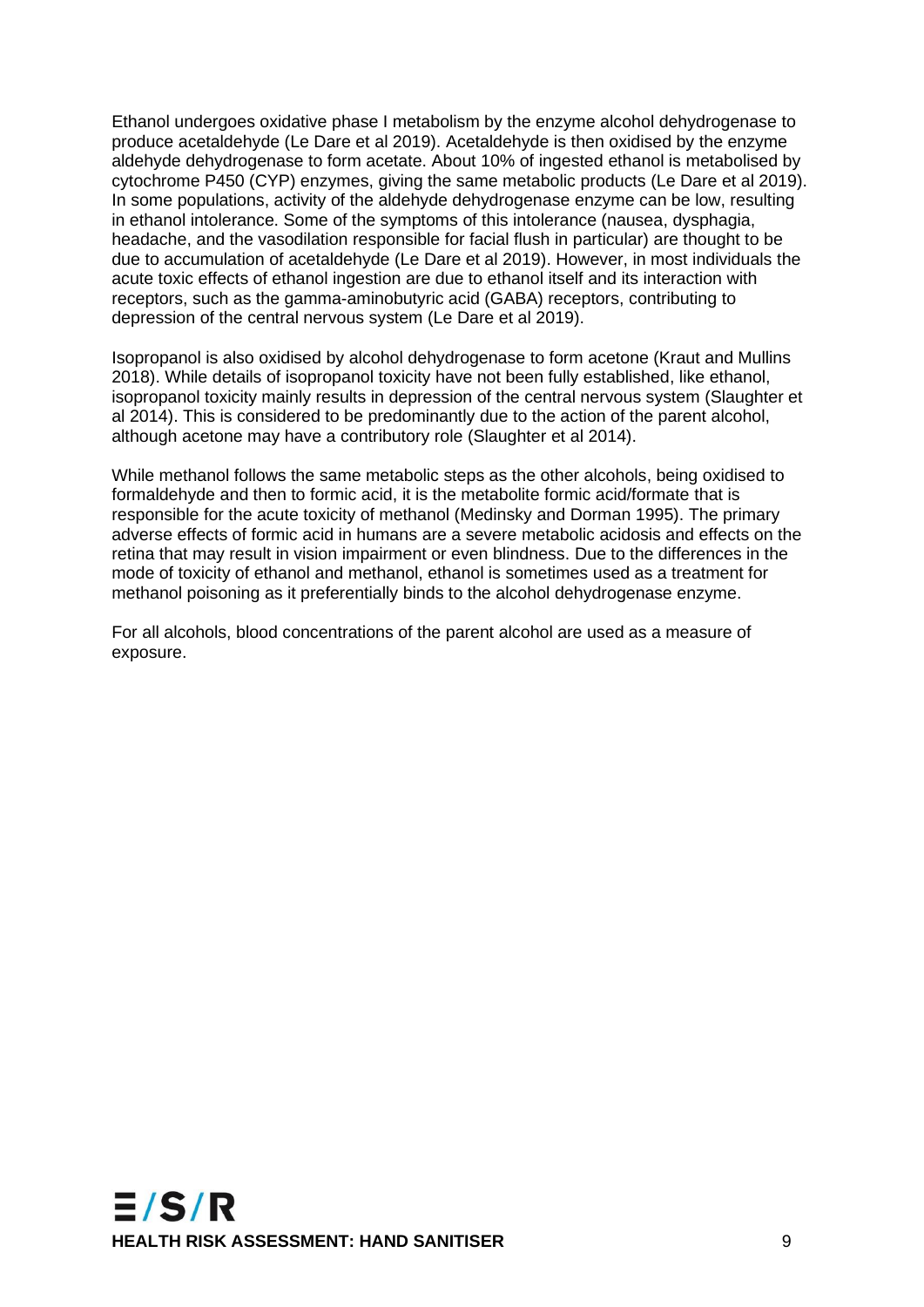# <span id="page-14-0"></span>3 DOSE-RESPONSE INFORMATION

In the current context, concerns associated with oral exposure to hand sanitiser fluid will be related to single exposure (acute) events. While chronic abuse of alcohol-based hand sanitisers may occur, this is outside the scope of the current assessment. While a wide range of compounds may be present in hand sanitisers, most of these are likely to be toxicologically insignificant, due to their low level of inclusion and/or their low inherent toxicity. The following sections will consider dose-response information for the alcohols, ethanol and isopropanol, and methanol as a potential contaminant.

### <span id="page-14-1"></span>**3.1 ETHANOL**

For a person who is not alcohol dependent, Table 2 provides an estimate of the lower limit of the single dose of ingested ethanol that would result in the defined peak blood alcohol levels and associated symptoms/risks. Calculations for Table 2 estimate the oral dose of ethanol assuming that all the ethanol was absorbed by the body and no metabolism or elimination took place before the peak blood alcohol level was reached. The calculations are based on the rapid distribution of ethanol in the body's water and are corrected for the difference in density between ethanol (0.789 g/mL) and water (approximately 1 g/mL) and the proportion of water in blood (0.8065).

The formulae for the conversion between the peak blood alcohol concentration and the amount of ethanol ingested are given by Donovan (2009) while information on the water content of humans of various ages are derived from Wells et al (2005) and Donovan (2009).

| BAC <sup>a</sup> mg/dL | Ingested ethanol (mL) <sup>b</sup> |                     |                    |                        |                      | <b>Symptoms and risks</b>                                                                                                                         |  |
|------------------------|------------------------------------|---------------------|--------------------|------------------------|----------------------|---------------------------------------------------------------------------------------------------------------------------------------------------|--|
|                        | 3 year<br>old                      | 14 year<br>old girl | 14 year<br>old boy | <b>Adult</b><br>female | <b>Adult</b><br>male |                                                                                                                                                   |  |
| $50 - 150$             | $7 - 21$                           | 23-69               | 29-86              | 26-79                  | 36-109               | Impairment in<br>concentration, judgement and<br>motor coordination leading an<br>increased risk of injury                                        |  |
| 150-250                | $21 - 35$                          | 69-115              | 86-143             | 79-132                 | 109-181              | Slurred speech<br>Unsteady walking<br>Nausea<br>Double vision<br>Increased heart rate<br>Drowsiness<br>Mood, personality<br>and behaviour changes |  |
| 300                    | 42                                 | 138                 | 172                | 158                    | 218                  | Speech incoherent/confused<br><b>Memory Loss</b><br>Vomiting (risk of aspiration)<br>Heavy breathing<br>Unresponsive/extremely<br>drowsy          |  |
| >400                   | >56                                | >184                | >229               | >211                   | >290                 | Breathing slowed and shallow<br>Coma<br>Death                                                                                                     |  |

#### <span id="page-14-2"></span>**Table 2. Blood alcohol concentrations and associated effects from oral consumption of ethanol by different population groups**

a: BAC – blood alcohol concentration

b: Mean total body water, 3 year old – 9 L (Wells et al 2005), 14 year old girl – 29.3 L, 14 year old boy – 36.5 L, female adult  $-33.5$  L and male adult  $-46.2$  L (Donovan 2009)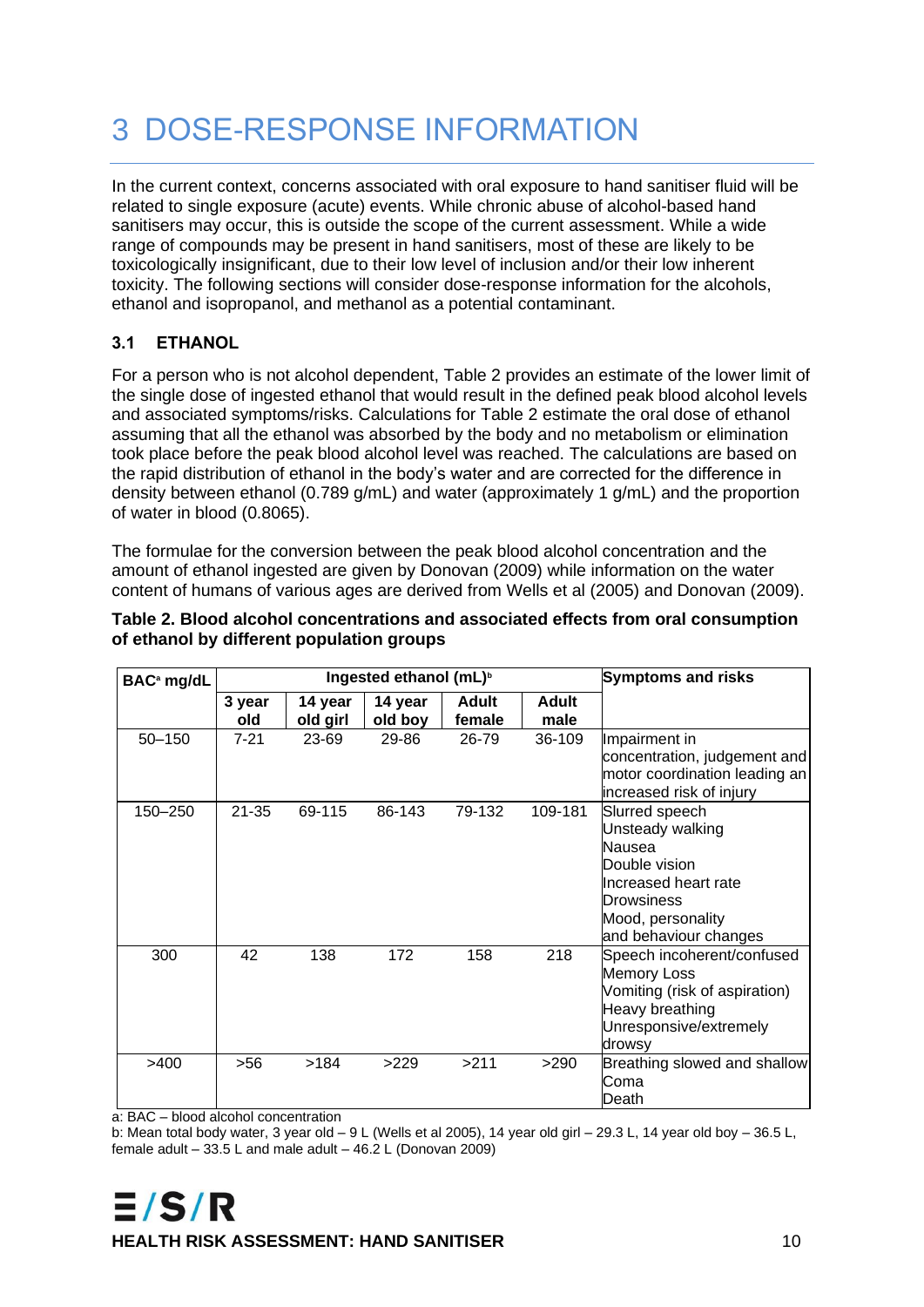### <span id="page-15-0"></span>**3.2 ISOPROPANOL**

It should be noted that the calculations included in Table 2 are applicable to isopropanol and methanol in terms of estimating blood alcohol concentrations, with minor corrections for the density of these alcohols relative to ethanol. Isopropanol has a density 0.786 g/mL and methanol has a density of 0.792 g/mL, so any adjustments are very minor.

It has been reported that ingestion of as little as 0.5 mL/kg bw of a 70% solution of isopropanol can cause symptoms (IPCS 1990). This equates to 24.5 mL of isopropanol for a 70 kg adult or 5.25 mL for a 15 kg child. However, the symptoms expected at this dose were not reported.

A lethal dose has been reported to be as low as 240 mL and death has been reported at a blood isopropanol concentration of 150 mg/dL (IPCS 1990). However, blood alcohol concentrations as high as 560 mg/dL have been survived following dialysis. In contrast, a more recent publication noted that serum isopropanol concentrations above 500 mg/dL are 'clinically significant', while concentrations greater than 1500 mg/dL produce deep coma (Kraut and Mullins 2018).

A lethal oral dose in children of 100 mL has been reported, while ingestion of 6 mL/kg bw induced coma at a blood level of 380 mg/dL (IPCS 1990). Paediatric patients have survived serum levels from 128 to 520 mg/dL with supportive care (IPCS 1990).

An interspecies physiologically-based pharmacokinetic model was used to derive a chronic reference dose (RfD) for isopropanol of 10 mg/kg bw per day for decreases in foetal weight in rats (Gentry et al 2002). However, this chronic no effect level of exposure is higher than the acute dose reported to result in coma in children (IPCS 1990).

### <span id="page-15-1"></span>**3.3 METHANOL**

Blood methanol concentrations greater than 50 mg/dL are associated with severe toxicity, while concentrations above 150-200 mg/dL will be fatal in untreated patients (Pressman et al 2020).

Moon (2017) Carried out a detailed review of dose-response information for methanol, noting the wide range of doses associated with particular effects. Table 3 summarises the information from this study.

| <b>Adverse health effect</b>            | <b>Exposure dose (oral)</b> |                          |  |  |  |
|-----------------------------------------|-----------------------------|--------------------------|--|--|--|
|                                         | mg/kg bw                    | $g/$ person <sup>a</sup> |  |  |  |
| Headache and respiratory                | 429                         | 27.8                     |  |  |  |
| changes                                 |                             |                          |  |  |  |
| Vision affected                         | 3429                        | 222.9                    |  |  |  |
| Breathing difficulty, nausea,           | 6422                        | 417                      |  |  |  |
| vomiting, circulatory system            |                             |                          |  |  |  |
| change                                  |                             |                          |  |  |  |
| <b>Blindness</b>                        |                             | $3.2 - 11.9$             |  |  |  |
| Death                                   |                             | 15.8-474                 |  |  |  |
| $\sqrt{2}$<br>.<br>$\sim$ $\sim$ $\sim$ |                             |                          |  |  |  |

#### <span id="page-15-2"></span>**Table 3. Dose response information for methanol**

Source: (Moon 2017) <sup>a</sup> Calculated using a body weight of 65 kg

It is clear that different sources of information do not provide a cohesive picture of the doseresponse relationship for methanol. This inconsistency is likely to be related to individual's biochemistry (activity of alcohol metabolising enzymes) and the provision of treatment in cases of intoxication.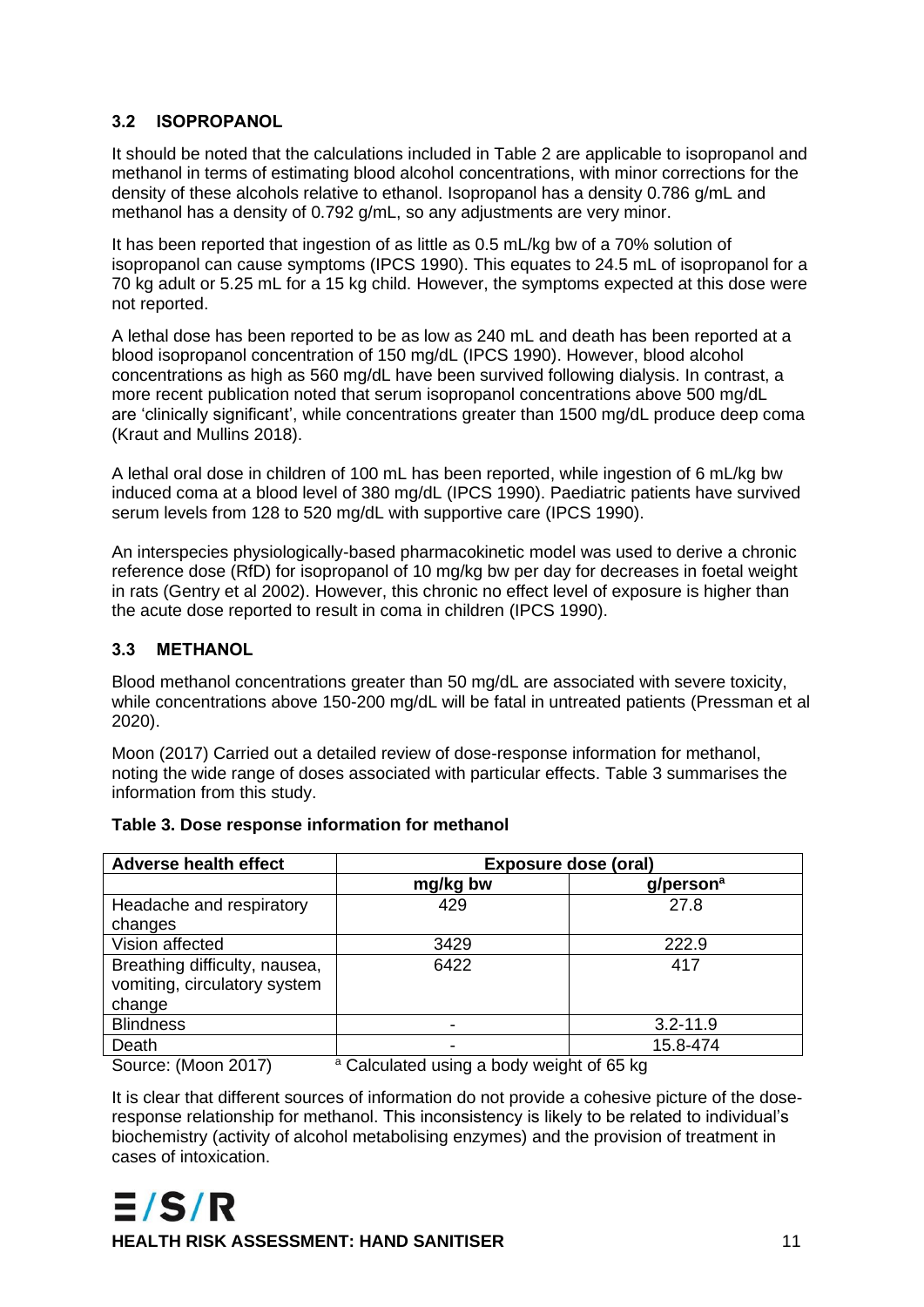# <span id="page-16-0"></span>4 EXPOSURE ASSESSMENT

Unintentional ingestion of hand sanitiser is likely to be due to 'one-off' events or, at worst, infrequent events. As indicated by the available surveillance information, events are most likely to involve very young children engaged in exploratory behaviours. Exposure to components of hand sanitisers may potentially occur through ingestion, inhalation or dermal exposure. Considering the containerised nature of hand sanitisers, inhalation exposure is likely to be negligible. Evidence for dermal absorption of alcohols from hand sanitisers is discussed below. Ingestion is the most likely route of exposure to substantial amounts of hand sanitiser, and child unintentional exposure the most likely scenario.

For hand sanitiser, exposure through ingestion can be defined as:

$$
E_{ing} = \frac{c \times v}{BW}
$$

Where  $E_{\text{inq}}$  is the exposure through ingestion (mg/kg body weight (bw) or mL/kg bw), C in the concentration of the component of interest in the ingested fluid (mg/L or mL/L), V is the volume of fluid ingested (L) and BW is the body weight of the exposed individual or the mean body weight of an age group (kg).

For human case reports, effect levels of exposure are often reported as the amount of the substance of interest ingested, without regard to the case's body weight. For comparison to such studies, the exposure expression simplifies to C x V.

### <span id="page-16-1"></span>**4.1 EXPOSURE PARAMETERS**

### <span id="page-16-2"></span>**4.1.1 Dermal absorption of alcohol from hand sanitisers**

Dermal absorption of ethanol from hand sanitisers was assessed in a cohort of health care workers (*n* = 86) (Ahmed-Lecheheb et al 2012). Ethanol, acetaldehyde and acetate were determined in blood and urine of workers before and after a 4-hour shift. The mean usage of hand sanitizer was 27.5 g per 4-hour shift (range 1.2-59.8 g). Ethanol was detected in blood from one worker before exposure (0.39 mg/L) and in the blood of a different worker after exposure (0.22 mg/L). The worker with a positive ethanol test post-exposure had only used 7.9 g of hand sanitizer during the 4-hour shift. Acetaldehyde was detected in the blood of a second worker, but they were found to have a history of liver disease and were subsequently excluded from the study. All urinary alcohol tests were negative. The limits of detection for the analyses were not reported.

Five workers in a health care facility volunteered to take part in a study of the potential impact of use of ethanol-based hand sanitisers on blood ethanol levels (Miller et al 2006). Volunteers applied 5 mL of hand sanitiser (62% ethanol) to both hands and rubbed until dry. The process was repeated 50 times over a 4-hour period. All blood ethanol levels were below the limit of detection (5 mg/L) before commencement of the study and remained below 5 mg/L at the end of the study. No adverse reactions were noted during the study. Eleven volunteers used hand sanitiser (62% ethanol) every 5 minutes for a 10-hour period on each of three consecutive days (Reisfield et al 2011). At each application approximately 1 mL of hand sanitiser was applied, hands were rubbed for 30 seconds, then residual sanitiser was allowed to evaporate. Subjects provided a urine sample at the beginning and end of each day and on the morning following the last application day. Urine samples were analysed for ethanol and the ethanol metabolites ethyl glucuronide (EtG) and ethyl sulphate (EtS). Ethanol was not detected in any of the urine samples. EtG was mainly detected in end-of-day urine samples, with concentrations in the range 74-2001 μg/L. EtS was detected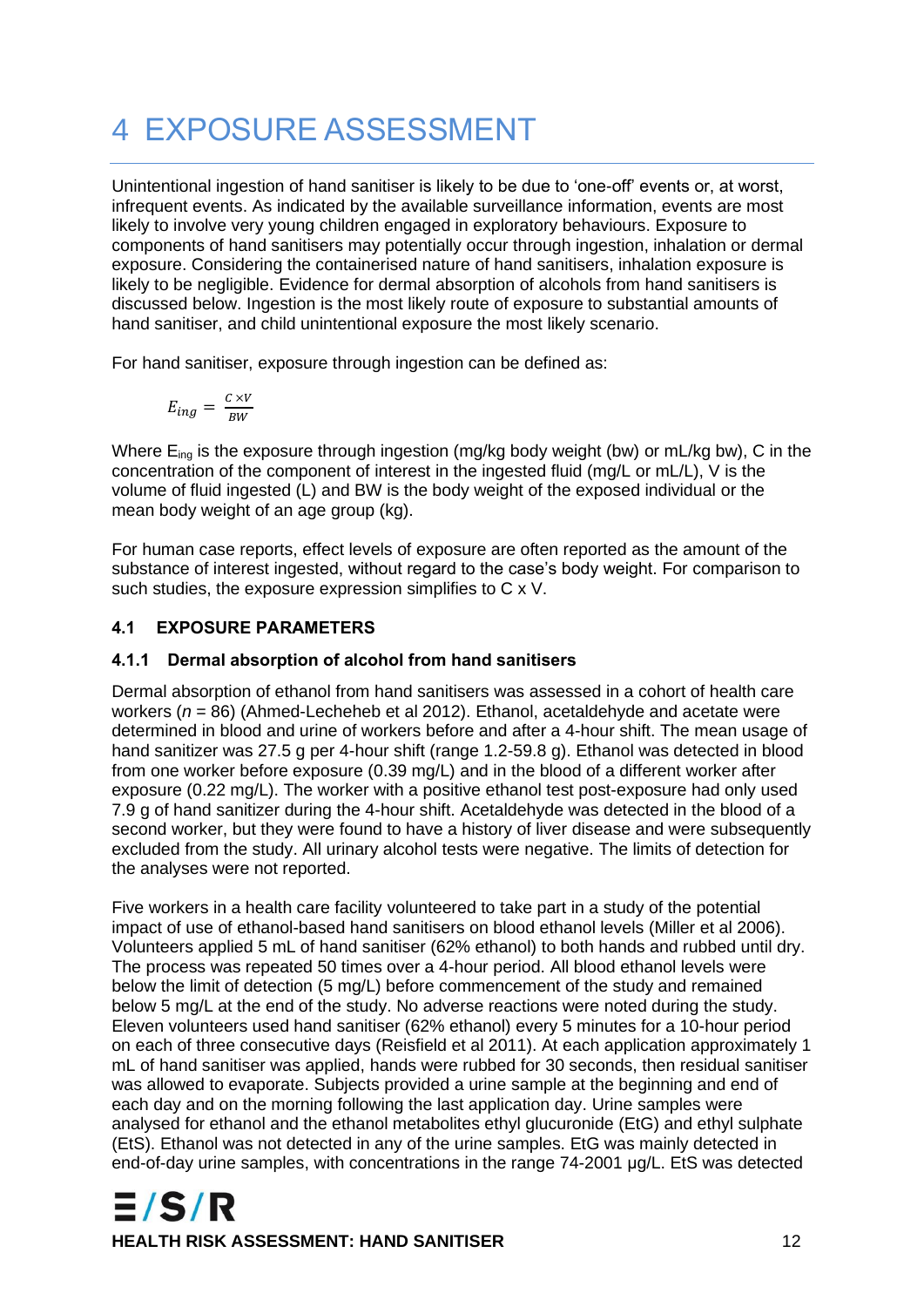in fewer samples, but in most cases was also only detected in end-of-day samples. While the authors of this study believe that these results were due to dermal absorption, contributions from inhalation absorption cannot be excluded.

In a 4-week study, a 25-year-old teetotal male (80 kg body weight) applied 5 mL of hand sanitiser (62% ethanol), followed by rubbing for 30 seconds to spread the sanitiser over the complete hand surfaces and then allowed residues to evaporate (~1.5 minutes) (Salomone et al 2018). This process was carried out four times on the hour for five hours to give a total of 20 applications each day. Urine samples were collected before and after the 20 applications. Hair samples (beard, chest, head) were collected periodically through the course of the study. Samples were analysed for EtG. All pre-application samples (morning) did not contain detectable concentrations of EtG, while post application samples all contained detectable EtG concentrations (mean = 156 μg/L, range 19-1150 μg/L). Urinary EtG concentrations of 100 and 500 μg/L have been used in clinical and forensic contexts, respectively, as indications of alcohol consumption. EtG was consistently not detected in hair samples. The authors of this study reported these results as indicative of dermal absorption and/or inhalation.

The studies above provide equivocal evidence regarding dermal absorption of ethanol from hand sanitisers and none of the studies provide sufficient evidence to determine a rate of dermal absorption.

### <span id="page-17-0"></span>**4.1.2 Composition of hand sanitiser**

Table 1 gives the stated ingredients for a range of hand sanitisers available in New Zealand. Some of these ingredients are permitted food additives in New Zealand (e.g. butyl hydroxytoluene, tocopherol, glycerol, propylene glycol, cellulose, hydroxypropyl methyl cellulose). <sup>2</sup> Given that it is unknown what the content of the remaining minor components is in the hand sanitiser products, these components have not been further considered in this assessment. However, they are likely to be of negligible toxicological concern.

For case reports of adverse effects from hand sanitiser ingestion all adverse effects reported have been ascribed to the alcoholic component of the products (see section 2.2.1). For the current exposure assessment, it has been assumed that alcohols will be present at the concentrations recommended by WHO (2010): 80% ethanol or 75% isopropanol. The information in Table 1 suggests that the alcohol content of products available in New Zealand may be lower than this.

### <span id="page-17-1"></span>**4.1.3 Exposure cohort**

As outlined in section 2.2.1.2, cases of unintentional ingestion of hand sanitiser are almost universally in the age range up to 5 years. In particular, the age group 1-2 years is usually the highest risk group for exposures of this type. This is due to their independent mobility and high level of exploratory behaviour. This age group was used as the basis for the current exposure assessment.

A New Zealand handbook of exposure factors recommended the use of a mean body weight of 11 kg for children in this age group (Cressey and Horn 2016).

#### <span id="page-17-2"></span>**4.1.4 Amount of hand sanitiser ingested**

McCulley et al (2021) reported on 315 incidents of child exposure to hand sanitiser for which an estimate of the amount ingested was available. Unfortunately, the majority of estimates

<sup>2</sup> <https://www.legislation.gov.au/Details/F2021C00324> Accessed 23 September 2021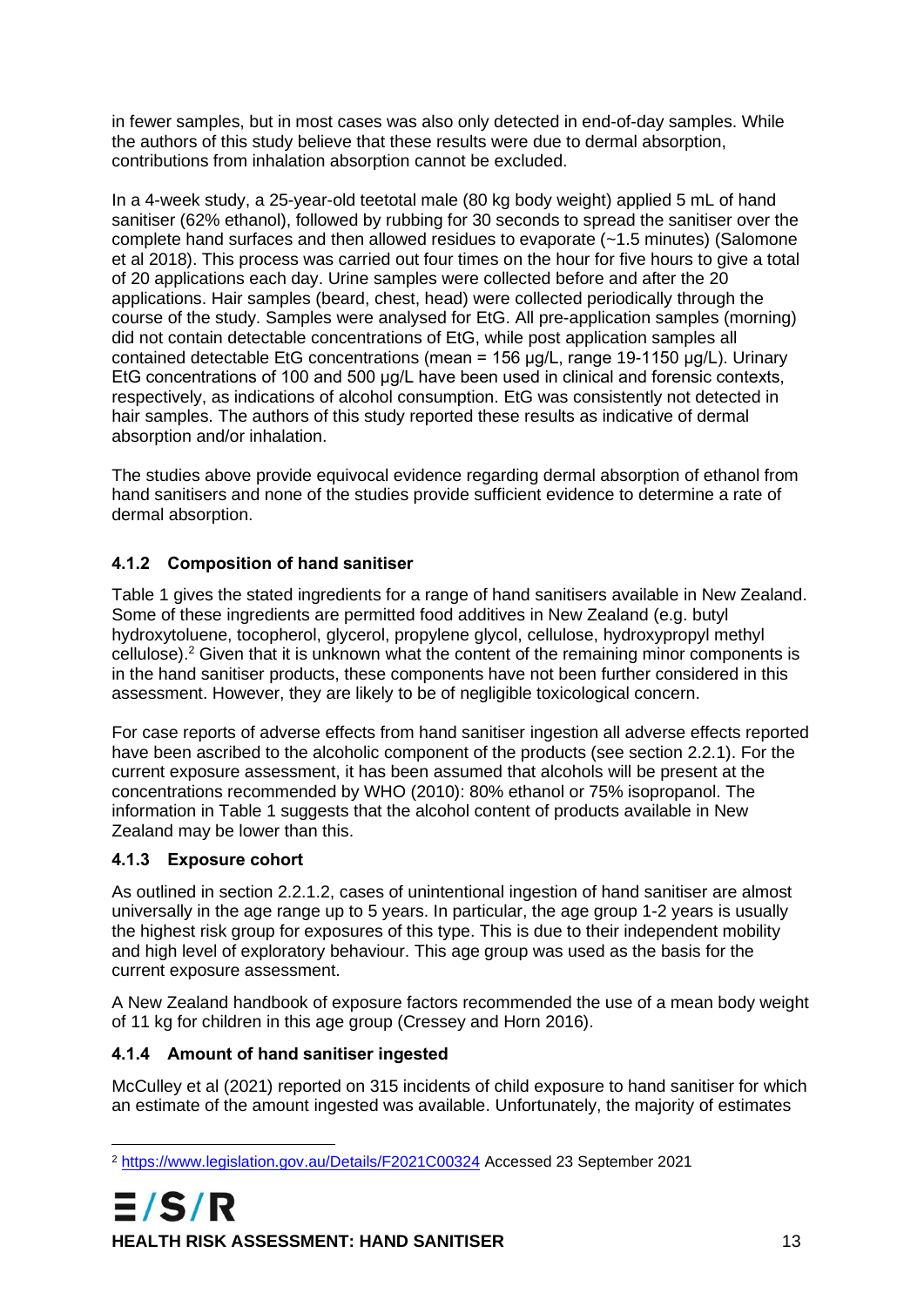were qualitative, with the largest group (*n* = 183) having ingested amounts described in terms of 'taste/lick/drop' (median = 1 taste, lick or drop). The next largest sub-group (*n* = 53) had ingested amounts reported in millilitres, with a median of 15.4 mL and a range from 1 to 60 mL. Other descriptors of ingested dose included mouthful, sip, bite, solid and gram.

While quantitative data were not provided, Miller et al (2008) noted that the exposures in children under 6 almost invariably occurred as a brief taste or accidental ocular or dermal exposure.

For the current assessment, the data from McCulley et al (2021) were used, with exposure calculated for a median ingestion of 15.4 mL and a maximum of 60 mL. It has been assumed that these values relate to products containing 80% ethanol or 75% isopropanol.

#### <span id="page-18-0"></span>**4.1.5 Conversion of ingested alcohol volumes to blood alcohol concentrations**

Alcohols distribute rapidly in the body's water and the peak blood alcohol concentration (BAC) can be estimated from the equation:

BAC (mg/dL) =  $(A/TBW) \times 80.65$ 

Where A is the weight of alcohol ingested (mg), TBW is the total body water (L) and 80.65 is the percentage of water in blood (Donovan 2009).

Equations have been derived to calculate TBW for children from body weight (bw), height (h), age (a) and gender (0 for males, 1 for females) (Wells et al 2005):

Ln(TBW) =  $-2.952 + (0.551 \times \text{Ln(bw)}) + (0.796 \times \text{Ln(b))} - (0.047 \times \text{Ln(bw)})$  $q$ ender) +  $(0.008 \times a)$ 

Where Ln is the natural logarithm, bw is expressed in kilograms, h is expressed in centimetres and a is expressed in years.

Using the mean age for the selected exposure cohort (1.5 years) and median weights (11.0 kg for males and 10.3 kg for females) and heights (82 cm for both genders) from New Zealand growth charts (Ministry of Health 2015) estimates of TBW of 6.1 and 6.6 L for females and males, respectively. The average of these two estimates (6.4 L, rounded) was used in the current exercise.

The weight of alcohol ingested is derived from the volume multiplied by the density (0.789 g/mL for ethanol and 0.786 g/mL for isopropanol).

#### <span id="page-18-1"></span>**4.2 EXPOSURE ESTIMATES**

Table 4 summarises estimates of exposure to alcohol (ethanol or isopropanol) from ingestion of hand sanitiser, based on the parameters outlined above.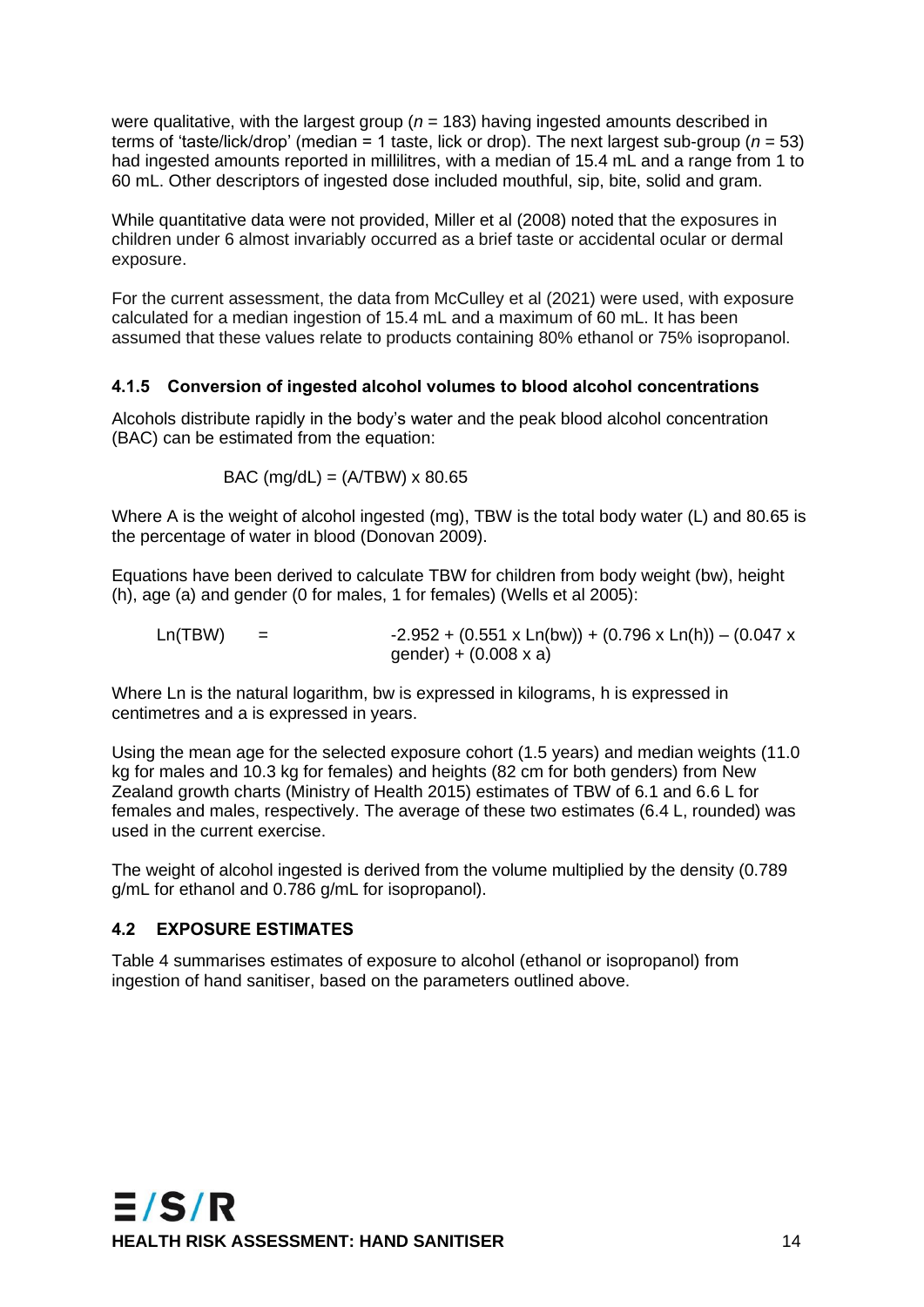#### <span id="page-19-0"></span>**Table 4. Estimates (median and maximum) of potential exposure to ethanol or isopropanol from ingestion of hand sanitiser for a child, 1-2 years**

|                                               | <b>Estimated exposure to alcohol</b> |                |                    |                |  |  |
|-----------------------------------------------|--------------------------------------|----------------|--------------------|----------------|--|--|
|                                               |                                      | <b>Ethanol</b> | <b>Isopropanol</b> |                |  |  |
|                                               | <b>Median</b>                        | <b>Maximum</b> | <b>Median</b>      | <b>Maximum</b> |  |  |
| Volume of hand<br>sanitiser<br>ingestion (mL) | 15.4                                 | 60             | 15.4               | 60             |  |  |
| Volume of<br>alcohol ingested<br>(mL)         | 12.3                                 | 48             | 11.6               | 45             |  |  |
| Weight of alcohol<br>ingested (g)             | 9.7                                  | 37.9           | 9.1                | 35.4           |  |  |
| Exposure (mg/kg<br>bw/event)                  | 0.88                                 | 3.4            | 0.83               | 3.2            |  |  |
| BAC (mg/dL)                                   | 122                                  | 480            | 115                | 450            |  |  |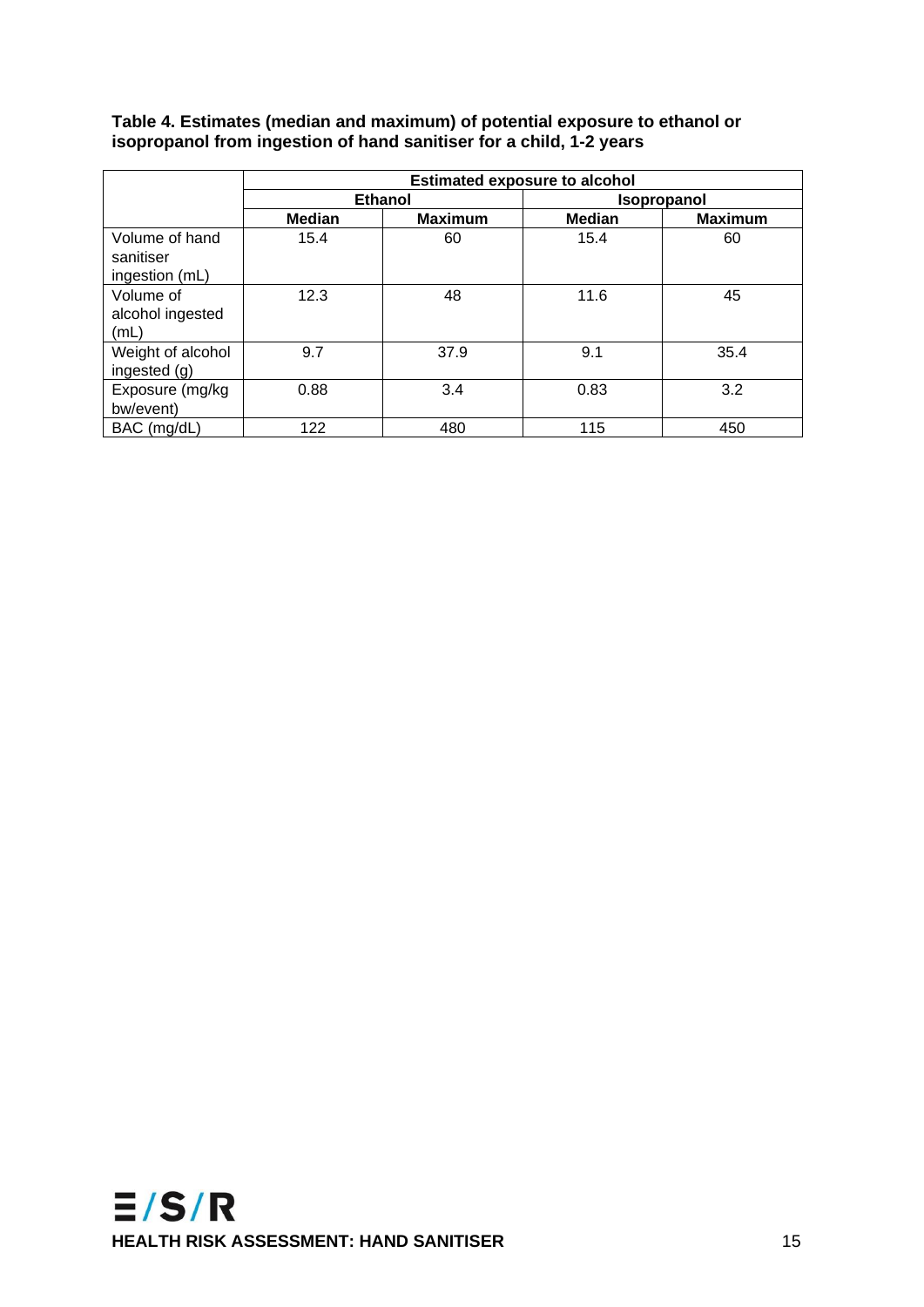# <span id="page-20-0"></span>5 RISK CHARACTERISATION

The inconsistent and sometimes conflicting nature of dose-response information for alcohols makes definitive characterisation of risks problematic and the following sections provide largely qualitative assessments of the likely risks from ingestion of hand sanitiser by young children.

### <span id="page-20-1"></span>**5.1 ETHANOL**

The available studies provide equivocal evidence regarding dermal absorption of ethanol from hand sanitisers and none of the studies provide sufficient evidence to determine a rate of dermal absorption. Consequently, only risks due to oral ingestion have been considered.

At a median level of ingestion of ethanol-based hand sanitiser by a young child (1-2 years), resulting in a BAC of approximately 120 mg/dL, the child could exhibit mild signs of intoxication, including impaired concentration and motor co-ordination (Table 2). The child would be expected to recover fully.

At the maximum reported level of ingestion (60 mL) of ethanol-based hand sanitiser by a young child (1-2 years) the peak BAC may approach 500 mg/dL and severe depression of the central nervous system is possible.

#### <span id="page-20-2"></span>**5.2 ISOPROPANOL**

While paediatric patients have been reported to have survived isopropanol BACs as high as 520 mg/dL with supportive care (IPCS 1990), fatalities have been reported at lower BACs. Due to the uncertainty around the dose-response relationship, ingestion of isopropanol at the median reported ingestion rate for hand sanitiser (approximately 15 mL equivalent to a BAC of 115 mg/dL) or above should be viewed as cause for concern.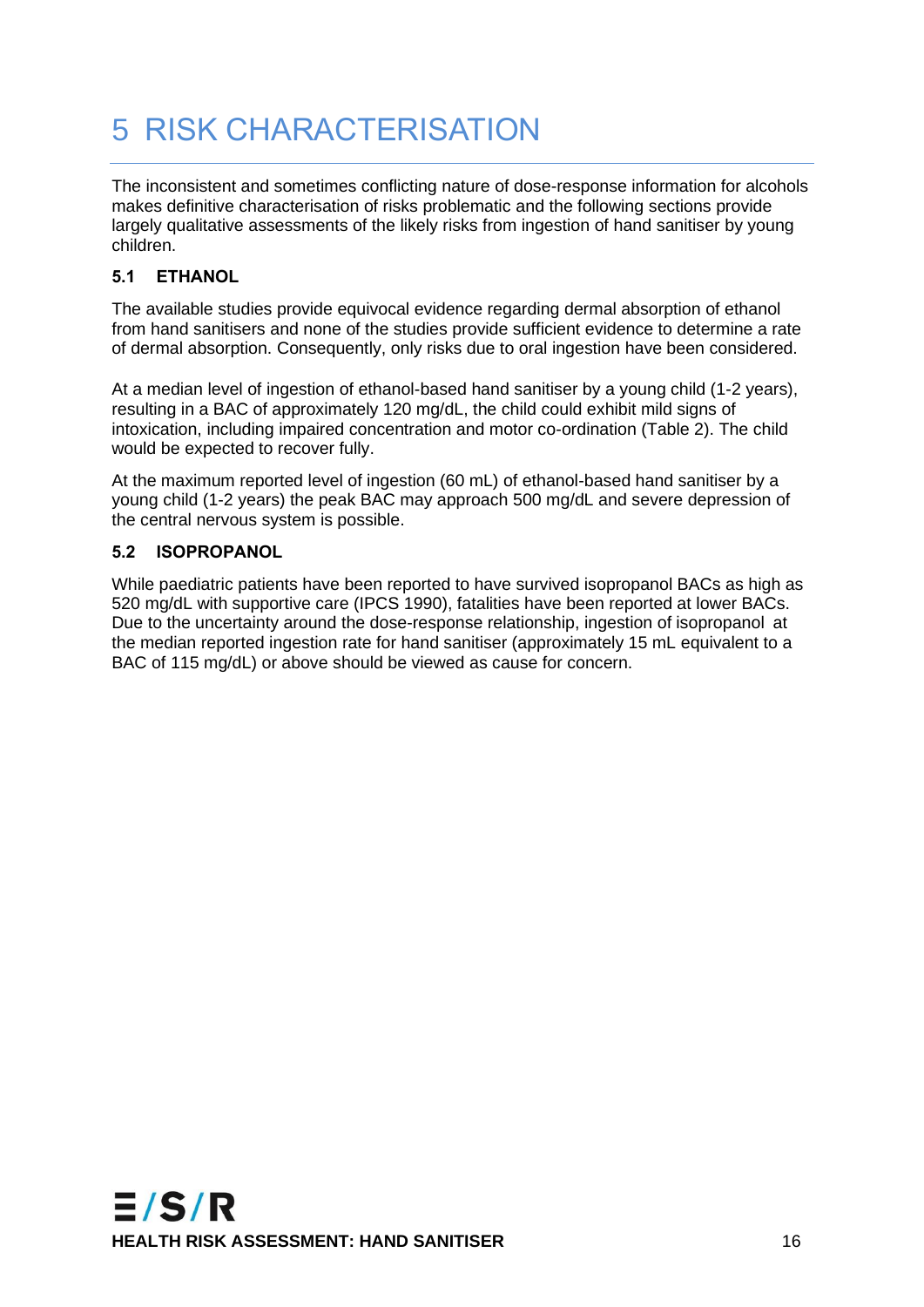## <span id="page-21-0"></span>6 CONCLUSIONS

Hand sanitisers are used for hand hygiene, particularly in locations where access to water for handwashing may be limited. Hand sanitisers are predominantly composed of alcohol, either ethanol or isopropanol. Although instances of methanol-based products have been reported this is likely to be due to ignorance or malicious activity on the part of the manufacturer. The alcohol content of hand sanitisers is typically about 60%, although WHO suggest higher concentrations; 80% for ethanol and 75% for isopropanol.

For ethanol and isopropanol, toxicity is associated with the parent compound, while for methanol toxicity is primarily due to the major metabolite, formic acid. The severe effects of ethanol and isopropanol are due to depression of the central nervous system. The severity of effects due to ethanol and isopropanol are associated with the blood alcohol concentration (BAC). For ethanol, BAC in the range 50-150 mg/dL are associated with mild intoxication, characterised by impaired concentration and motor coordination. BAC greater than 400 mg/dL are potentially life-threatening in the absence of supportive treatment. Less information is available on the dose-response relationship for isopropanol, however, it appears likely that BAC greater than 300 mg/dL may be associated with severe effects.

Unintentional exposure to alcohols in hand sanitisers is most likely to be due to exploratory behaviour by young children. This is consistent with available surveillance data. Information from a US study suggests that incidents will typically involve ingestion of volumes up to 60 mL of hand sanitiser (median 15.4 mL).

There is insufficient information to determine the extent of dermal absorption of alcohols from use of hand sanitisers.

Surveillance suggests that serious health effects from ingestion of alcohol-based hand sanitisers are rare, but not unknown. This supports the assertion that most exposure events do not progress past a taste. However, exposure estimates for plausible exposure scenarios (up to 60 mL of products containing 80% ethanol or 75% isopropanol) for young children (1- 2 years) indicate that BACs associated with severe central nervous system depression could occur through exploratory ingestion of alcohol-based hand sanitisers.

While exposure estimates were not derived for methanol in hand sanitisers, surveillance data suggests that methanol is an inappropriate ingredient for hand sanitisers.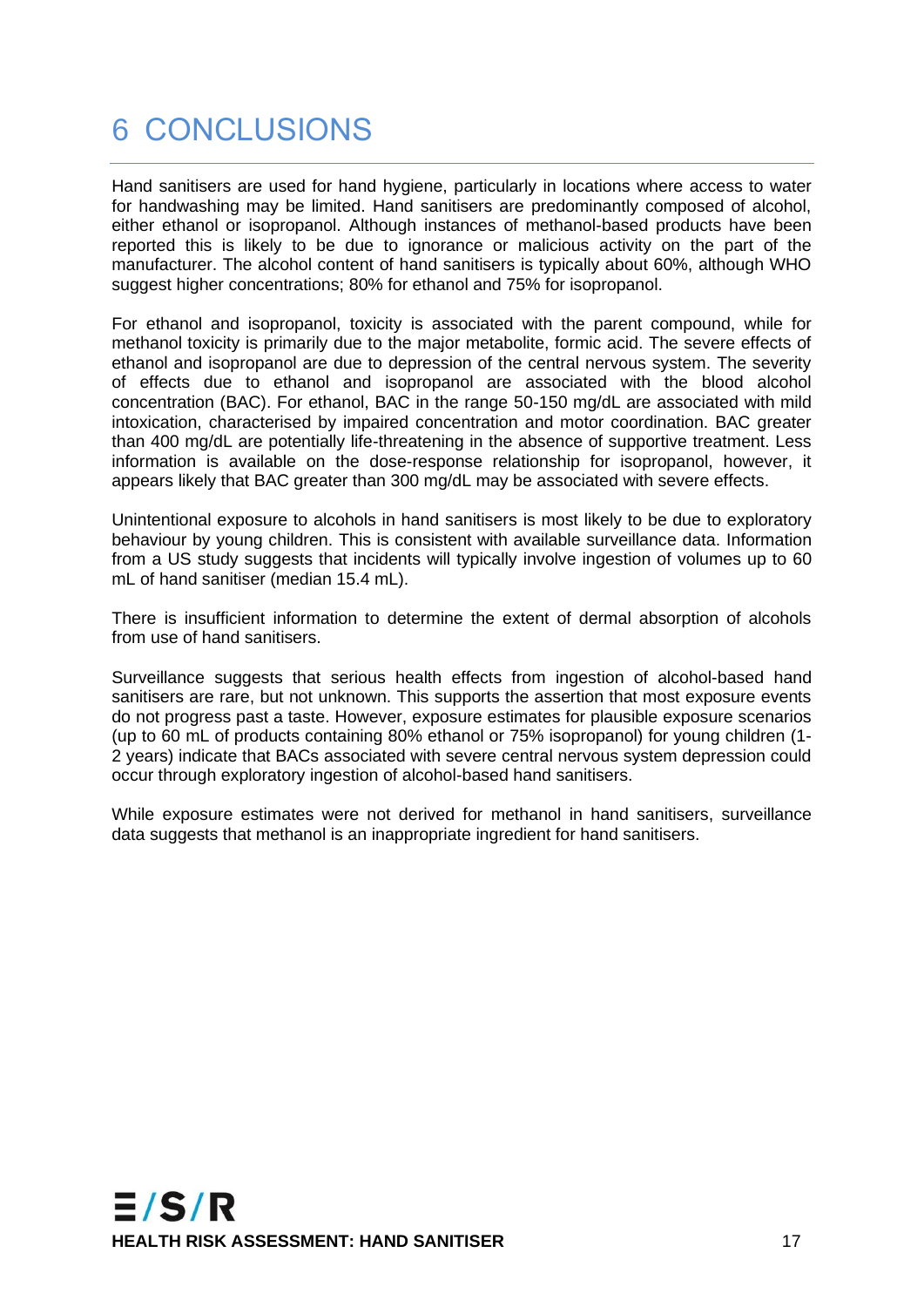# <span id="page-22-0"></span>7 REFERENCES

Ahmed-Lecheheb D, Cunat L, Hartemann P et al. 2012. Dermal and pulmonary absorption of ethanol from alcohol-based hand rub. *Journal of Hospital Infection* 81 (1): 31-35

Babić Ž, Turk R, Macan J. 2020. Toxicological aspects of increased use of surface and hand disinfectants in Croatia during the COVID-19 pandemic: a preliminary report. *Archives of Industrial Hygiene and Toxicology* 71 (3): 261-264

Berardi A, Cenci-Goga B, Grispoldi L et al. 2020. Analysis of commercial hand sanitisers amid CoViD-19: Are we getting the products that we need? *Aaps Pharmscitech* 21 (7): 286

Chan APL, Chan TYK. 2018. Methanol as an unlisted ingredient in supposedly alcoholbased hand rub can pose serious health risk. *International Journal of Environmental Research and Public Health* 15 (7): 1440

Chan GC, Chan JC, Szeto CC et al. 2017. Mixed isopropanol-methanol intoxication following ingestion of alcohol-based hand rub solution. *Clinical Nephrology* 88 (10): 218-220

Cressey P, Horn B. 2016. *New Zealand exposure factors handbook: Recommended values for use by the Institute of Environmental Science and Research Ltd (ESR)*. ESR Client Report FW16002. Christchurch: Institute of Environmental Science and Research

Darracq MA, Ghafouri N, Pesce A et al. 2013. Hand sanitizer intoxication following a crude extraction method. *American Journal of Drug and Alcohol Abuse* 39 (3): 217-218

Dear K, Grayson L, Nixon R. 2020. Potential methanol toxicity and the importance of using a standardised alcohol-based hand rub formulation in the era of COVID-19. *Antimicrobial Resistance & Infection Control* 9 (1): 129

Donovan JE. 2009. Estimated blood alcohol concentrations for child and adolescent drinking and their implications for screening instruments. *Pediatrics* 123 (6): e975-81

Emadi A, Coberly L. 2007. Intoxication of a hospitalized patient with an isopropanol-based hand sanitizer. *New England Journal of Medicine* 356 (5): 530-531

Engel JS, Spiller HA. 2010. Acute ethanol poisoning in a 4-year-old as a result of ethanolbased hand-sanitizer ingestion. *Pediatric Emergency Care* 26 (7): 508-509

Environmental Health Indicators. 2019. *Hazardous substances notifications. [Factsheet]*. Wellington: Environmental Health Indicators Programme, Massey University

Environmental Health Intelligence. 2021. *Unintentional hazardous substance exposures in children (0–14 years); calls to the National Poisons Centre in 2017–2019. [Factsheet]*. Wellington: Environmental Health Intelligence NZ, Massey University

Gentry PR, Covington TR, Andersen ME et al. 2002. Application of a physiologically based pharmacokinetic model for isopropanol in the derivation of a reference dose and reference concentration. *Regulatory Toxicology and Pharmacology* 36 (1): 51-68

Gormley NJ, Bronstein AC, Rasimas JJ et al. 2012. The rising incidence of intentional ingestion of ethanol-containing hand sanitizers. *Critical Care Medicine* 40 (1): 290-294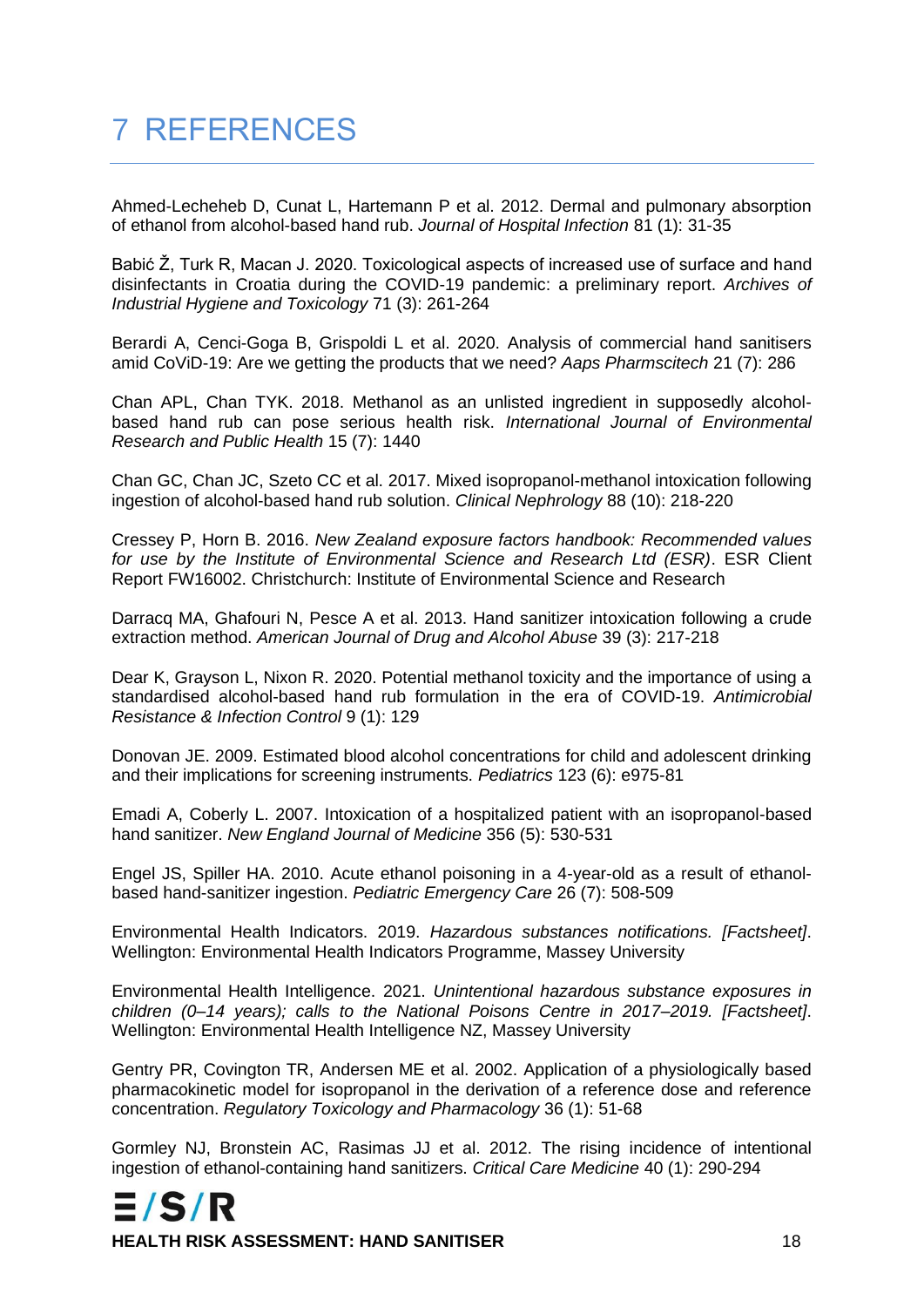Hakimi AA, Armstrong WB. 2020. Hand sanitizer in a pandemic: Wrong formulations in the wrong hands. *Journal of Emergency Medicine* 59 (5): 668-672

Health Canada. 2013. *Two deaths linked to ingestion of hand sanitizer containing methanol*. 27 July 2021. [https://healthycanadians.gc.ca/recall-alert-rappel-avis/hc-sc/2013/36469a](https://healthycanadians.gc.ca/recall-alert-rappel-avis/hc-sc/2013/36469a-eng.php)[eng.php](https://healthycanadians.gc.ca/recall-alert-rappel-avis/hc-sc/2013/36469a-eng.php)

Holzman SD, Larsen J, Kaur R et al. 2021. Death by hand sanitizer: syndemic methanol poisoning in the age of COVID-19. *Clinical Toxicology*: 1-6

IPCS. 1990. *Ispropyl alcohol*. Poisons Information Monograph 290. Geneva: International Programme on Chemical Safety

Kraut JA, Mullins ME. 2018. Toxic alcohols. *New England Journal of Medicine* 378 (3): 270- 280

Le Dare B, Lagente V, Gicquel T. 2019. Ethanol and its metabolites: update on toxicity, benefits, and focus on immunomodulatory effects. *Drug Metabolism Reviews* 51 (4): 545- 561

McCulley L, Cheng C, Mentari E et al. 2021. Alcohol-based hand sanitizer exposures and effects on young children in the U.S. during the COVID-19 pandemic. *Clinical Toxicology* 59 (4): 355-356

Medinsky MA, Dorman DC. 1995. Recent developments in methanol toxicity. *Toxicology Letters* 82-83: 707-711

Miller M, Borys D, Morgan D. 2008. Alcohol-based hand sanitizers and unintended pediatric exposures: A retrospective review. *Clinical Pediatrics* 48 (4): 429-431

Miller MA, Rosin A, Levsky ME et al. 2006. Does the clinical use of ethanol-based hand sanitizer elevate blood alcohol levels? A prospective study. *American Journal of Emergency Medicine* 24 (7): 815-817

Ministry of Health. 2015. *Growth charts*. 12 October 2021. [https://www.health.govt.nz/our](https://www.health.govt.nz/our-work/life-stages/child-health/well-child-tamariki-ora-services/growth-charts)[work/life-stages/child-health/well-child-tamariki-ora-services/growth-charts](https://www.health.govt.nz/our-work/life-stages/child-health/well-child-tamariki-ora-services/growth-charts)

Moon CS. 2017. Estimations of the lethal and exposure doses for representative methanol symptoms in humans. *Annals of Occupational and Environmental Medicine* 29: 44

Mrvos R, Krenzelok EP. 2009. Pediatric ingestions of hand sanitizers: Debunking the myth. *Pediatric Emergency Care* 25 (10): 665-666

NZEPA. 2020. *Cosmetic Products Group Standard 2020. HSR002552. Group Standard under the Hazardous Substances and New Organisms Act 1996*. 22 March 2021. [https://www.epa.govt.nz/assets/RecordsAPI/Cosmetic-Products-Group-Standard-2020-](https://www.epa.govt.nz/assets/RecordsAPI/Cosmetic-Products-Group-Standard-2020-HSR002552.pdf) [HSR002552.pdf](https://www.epa.govt.nz/assets/RecordsAPI/Cosmetic-Products-Group-Standard-2020-HSR002552.pdf)

Overbeek DL, Watson CJ, Castaneda NR et al. 2021. A geographically distinct case of fatal methanol toxicity from ingestion of a contaminated hand sanitizer product during the COVID-19 Pandemic. *Journal of Medical Toxicology* 17 (2): 218-221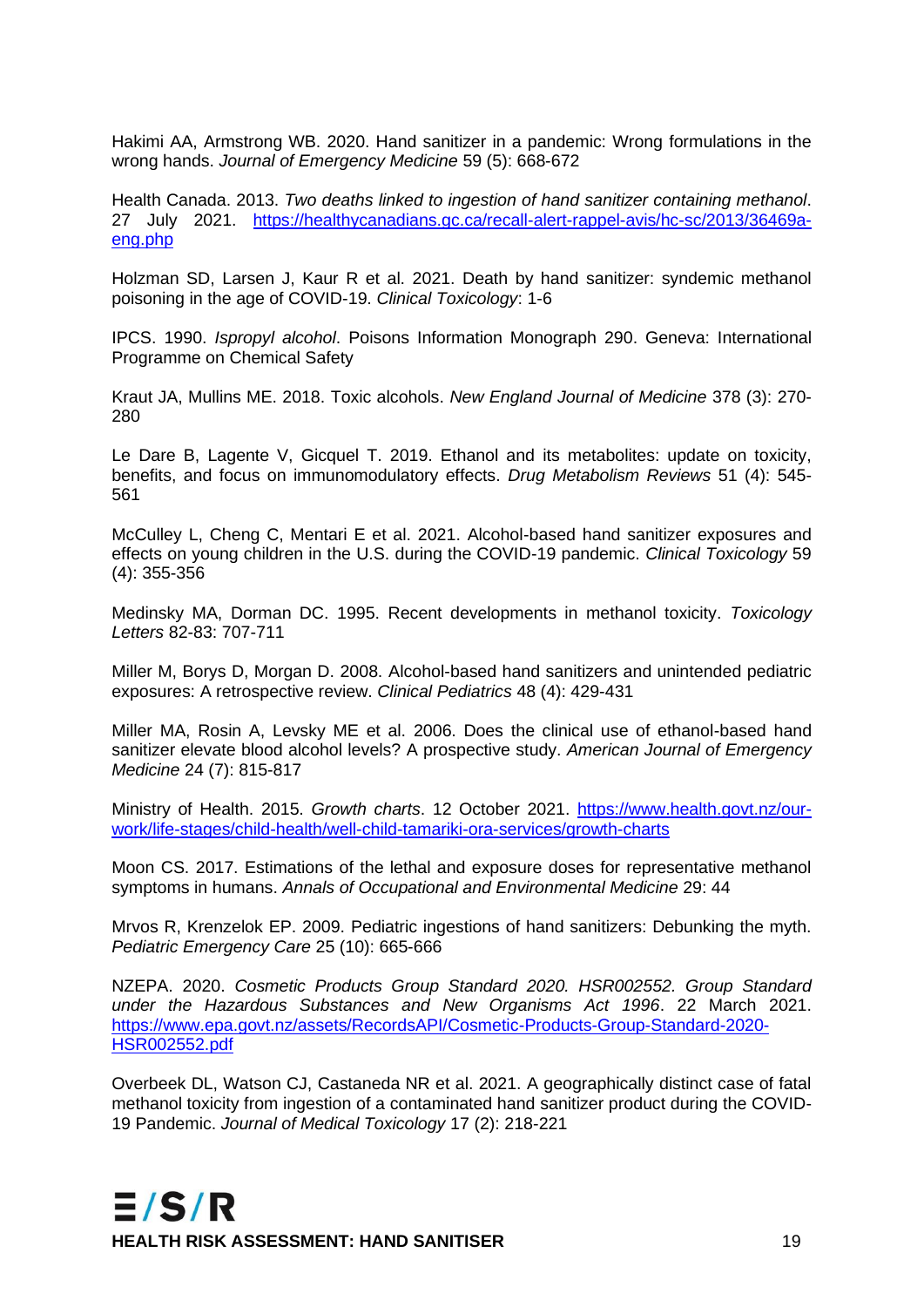Pressman P, Clemens R, Sahu S et al. 2020. A review of methanol poisoning: a crisis beyond ocular toxicology. *Cutaneous and Ocular Toxicology* 39 (3): 173-179

Reisfield GM, Goldberger BA, Crews BO et al. 2011. Ethyl glucuronide, ethyl sulfate, and ethanol in urine after sustained exposure to an ethanol-based hand sanitizer. *Journal of Analytical Toxicology* 35 (2): 85-91

Salomone A, Bozzo A, Di Corcia D et al. 2018. Occupational exposure to alcohol-based hand sanitizers: The diagnostic role of alcohol biomarkers in hair. *Journal of Analytical Toxicology* 42 (3): 157-162

Santos C, Kieszak S, Wang A et al. 2017. Reported adverse health effects in children from ingestion of alcohol-based hand sanitizers — United States, 2011–2014. *MMWR Morbidity and Mortality Weekly Report* 66: 223–226

Schneir AB, Clark RF. 2013. Death caused by ingestion of an ethanol-based hand sanitizer. *Journal of Emergency Medicine* 45 (3): 358-360

Slaughter RJ, Mason RW, Beasley DMG et al. 2014. Isopropanol poisoning. *Clinical Toxicology* 52 (5): 470-478

Tse TJ, Nelson FB, Reaney MJT. 2021. Analyses of commercially available alcohol-based hand rubs formulated with compliant and non-compliant ethanol. *International Journal of Environmental Research and Public Health* 18 (7): 3766

USFDA. 2021. *FDA updates on hand sanitizers consumers should not use*. 21 October 2021. [https://www.fda.gov/drugs/drug-safety-and-availability/fda-updates-hand-sanitizers](https://www.fda.gov/drugs/drug-safety-and-availability/fda-updates-hand-sanitizers-consumers-should-not-use)[consumers-should-not-use](https://www.fda.gov/drugs/drug-safety-and-availability/fda-updates-hand-sanitizers-consumers-should-not-use)

Welle L, Medoro A, Warrick B. 2021. Tainted hand sanitizer leads to outbreak of methanol toxicity during SARS-CoV-2 pandemic. *Annals of Emergency Medicine* 77 (1): 131-132

Wells JC, Fewtrell MS, Davies PS et al. 2005. Prediction of total body water in infants and children. *Archives of Disease in Childhood* 90 (9): 965-71

WHO. 2010. *Guide to local production: WHO-recommended handrub formulations*. 27 July 2021. [https://www.who.int/gpsc/5may/Guide\\_to\\_Local\\_Production.pdf](https://www.who.int/gpsc/5may/Guide_to_Local_Production.pdf)

Yangzes S, Grewal S, Gailson T et al. 2021. Hand sanitizer-induced ocular injury A COVID-19 hazard in children. *Jama Ophthalmology* 139 (3): 362-364

Yip L, Bixler D, Brooks DE et al. 2020. Serious adverse health events, including death, associated with ingesting alcohol-based hand sanitizers containing methanol - Arizona and New Mexico, May-June 2020. *MMWR Morbidity and Mortality Weekly Report* 69 (32): 1070- 1073